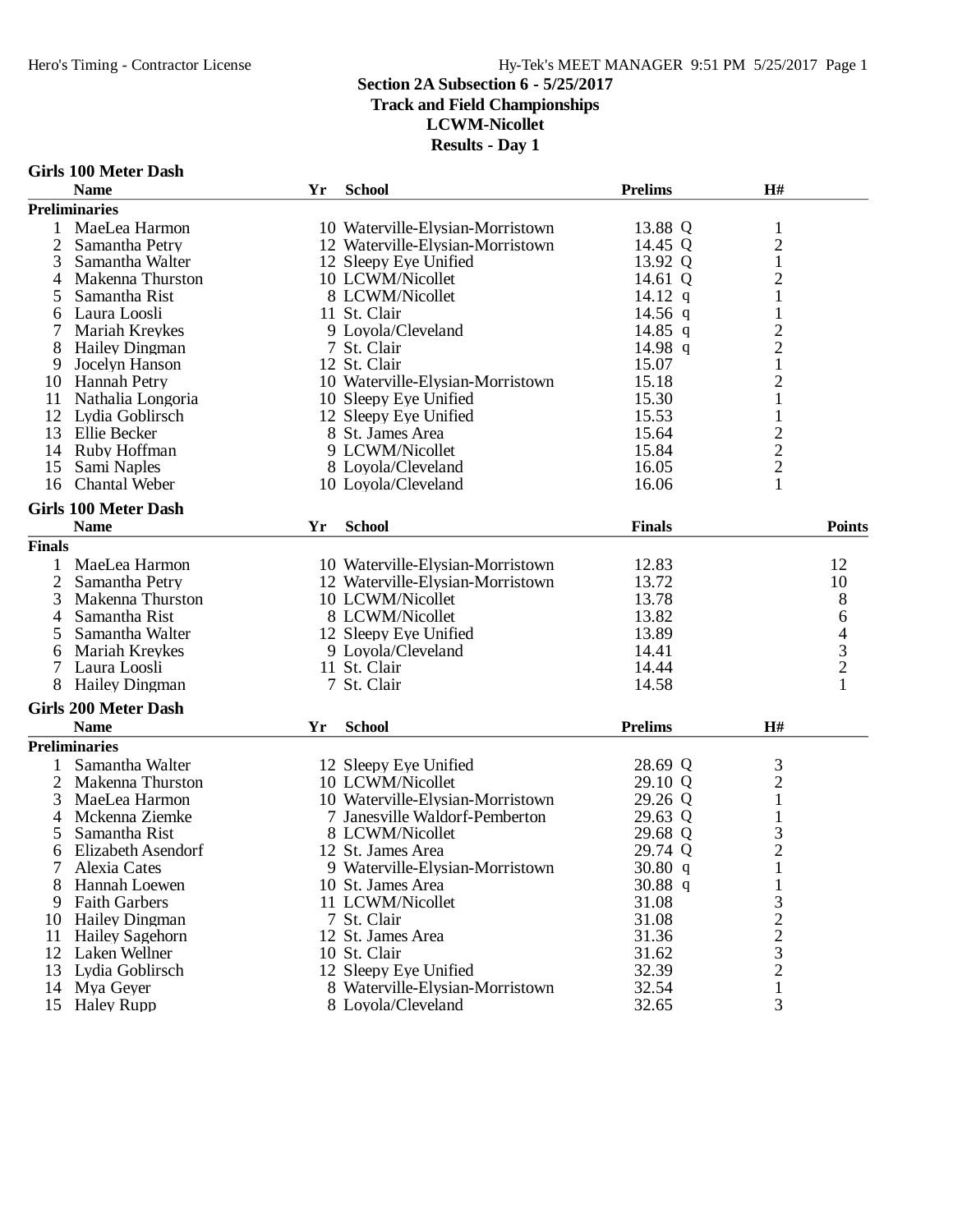**Track and Field Championships**

**LCWM-Nicollet**

|               | Preliminaries  (Girls 200 Meter Dash)       |    | Iwsuks - Day 1                   |                |                                            |                                                 |
|---------------|---------------------------------------------|----|----------------------------------|----------------|--------------------------------------------|-------------------------------------------------|
|               | <b>Name</b>                                 | Yr | <b>School</b>                    | <b>Prelims</b> | $\mathbf{H}$ #                             |                                                 |
|               | 16 Lauren Cahalan                           |    | 8 Loyola/Cleveland               | 32.72          | $\overline{2}$                             |                                                 |
| 17            | Vanessa Knopka                              |    | 7 Sleepy Eye Unified             | 33.90          | $\mathfrak{Z}$                             |                                                 |
| 18            | Patrica Fernandez                           |    | 10 Loyola/Cleveland              | 34.65          | 1                                          |                                                 |
|               | <b>Girls 200 Meter Dash</b>                 |    |                                  |                |                                            |                                                 |
|               | <b>Name</b>                                 | Yr | <b>School</b>                    | <b>Finals</b>  |                                            | <b>Points</b>                                   |
| <b>Finals</b> |                                             |    |                                  |                |                                            |                                                 |
|               | MaeLea Harmon                               |    | 10 Waterville-Elysian-Morristown | 27.10          |                                            | 12                                              |
| 2             | Makenna Thurston                            |    | 10 LCWM/Nicollet                 | 27.55          |                                            | 10                                              |
| 3             | Samantha Walter                             |    | 12 Sleepy Eye Unified            | 28.09          |                                            |                                                 |
| 4             | Samantha Rist                               |    | 8 LCWM/Nicollet                  | 28.56          |                                            |                                                 |
| 5             | Mckenna Ziemke                              |    | 7 Janesville Waldorf-Pemberton   | 28.91          |                                            |                                                 |
| 6             | Elizabeth Asendorf                          |    | 12 St. James Area                | 29.21          |                                            |                                                 |
|               | Hannah Loewen                               |    | 10 St. James Area                | 30.64          |                                            |                                                 |
| 8             | Alexia Cates                                |    | 9 Waterville-Elysian-Morristown  | 30.72          |                                            | 864321                                          |
|               | <b>Girls 400 Meter Dash</b>                 |    |                                  |                |                                            |                                                 |
|               | <b>Name</b>                                 | Yr | <b>School</b>                    | <b>Finals</b>  | H#                                         | <b>Points</b>                                   |
| <b>Finals</b> |                                             |    |                                  |                |                                            |                                                 |
| 1             | Jenny Lax                                   |    | 12 Sleepy Eye Unified            | 1:00.76        | $\overline{c}$                             | 12                                              |
| 2             | Makenna Thurston                            |    | 10 LCWM/Nicollet                 | 1:01.48        | $\overline{c}$                             | 10                                              |
| 3             | Lynnea Asp                                  |    | 12 Waterville-Elysian-Morristown | 1:06.62        |                                            | 8                                               |
| 4             | <b>Madison Timm</b>                         |    | 12 Waterville-Elysian-Morristown | 1:06.88        | $\begin{array}{c} 2 \\ 2 \\ 2 \end{array}$ | 6                                               |
| 5             | Luci Kulseth                                |    | 9 St. James Area                 | 1:07.06        |                                            |                                                 |
| 6             | Lea Christen                                |    | 10 LCWM/Nicollet                 | 1:08.41        |                                            | $\begin{array}{c} 4 \\ 3 \\ 2 \\ 1 \end{array}$ |
| 7             | Hali Soukup                                 |    | 10 Sleepy Eye Unified            | 1:10.04        | $\overline{c}$                             |                                                 |
| 8             | <b>Madison Daly</b>                         |    | 7 St. Clair                      | 1:11.54        |                                            |                                                 |
|               | Tayler Johnson                              |    | 9 LCWM/Nicollet                  | 1:11.62        |                                            |                                                 |
| 9             | Noel Westcott                               |    |                                  |                |                                            |                                                 |
| 10            |                                             |    | 9 St. James Area                 | 1:12.83        |                                            |                                                 |
| 11            | Nathalia Longoria                           |    | 10 Sleepy Eye Unified            | 1:13.11        |                                            |                                                 |
| 12            | Mya Geyer                                   |    | 8 Waterville-Elysian-Morristown  | 1:13.66        |                                            |                                                 |
| 13            | Lydia Sargent                               |    | 11 St. James Area                | 1:19.53        |                                            |                                                 |
| 14            | Alexa Pongratz                              |    | 11 Loyola/Cleveland              | 1:21.90        |                                            |                                                 |
| $---$         | <b>Haley Rupp</b><br><b>Roberts Rachael</b> |    | 8 Loyola/Cleveland               | <b>SCR</b>     | $\overline{2}$                             |                                                 |
|               |                                             |    | 10 Janesville Waldorf-Pemberton  | <b>SCR</b>     |                                            |                                                 |
|               | <b>Girls 800 Meter Run</b>                  |    |                                  |                |                                            |                                                 |
|               | <b>Name</b>                                 | Yr | <b>School</b>                    | <b>Finals</b>  | H#                                         | <b>Points</b>                                   |
| <b>Finals</b> |                                             |    |                                  |                |                                            |                                                 |
| 1             | Olivia Flack                                |    | 10 LCWM/Nicollet                 | 2:32.81        |                                            | 12                                              |
| 2             | Emily Beckmann                              |    | 11 LCWM/Nicollet                 | 2:33.29        | $\begin{array}{c} 2 \\ 2 \\ 2 \end{array}$ | 10                                              |
| 3             | Tasia Jordan                                |    | 10 LCWM/Nicollet                 | 2:33.83        |                                            | 8                                               |
| 4             | Eaden Javens                                |    | 11 Loyola/Cleveland              | 2:37.26        |                                            | 6                                               |
| 5             | Alejandra Acevedo                           |    | 9 St. James Area                 | 2:43.03        |                                            |                                                 |
| 6             | Abigail Hagen                               |    | 10 Sleepy Eye Unified            | 2:47.29        | $\frac{2}{2}$                              | $\frac{4}{3}$                                   |
| 7             | <b>Kaitlyn Sizer</b>                        |    | 9 Loyola/Cleveland               | 2:51.26        |                                            |                                                 |
| 8             | Jordan Bergeman                             |    | 8 St. James Area                 | 2:58.59        | $\overline{c}$                             | 1                                               |
| 9             | Lisa Samerow                                |    | 10 Waterville-Elysian-Morristown | 3:02.96        | 1                                          |                                                 |
| 10            | Ellie Meihak                                |    | 7 Janesville Waldorf-Pemberton   | 3:03.47        | 1                                          |                                                 |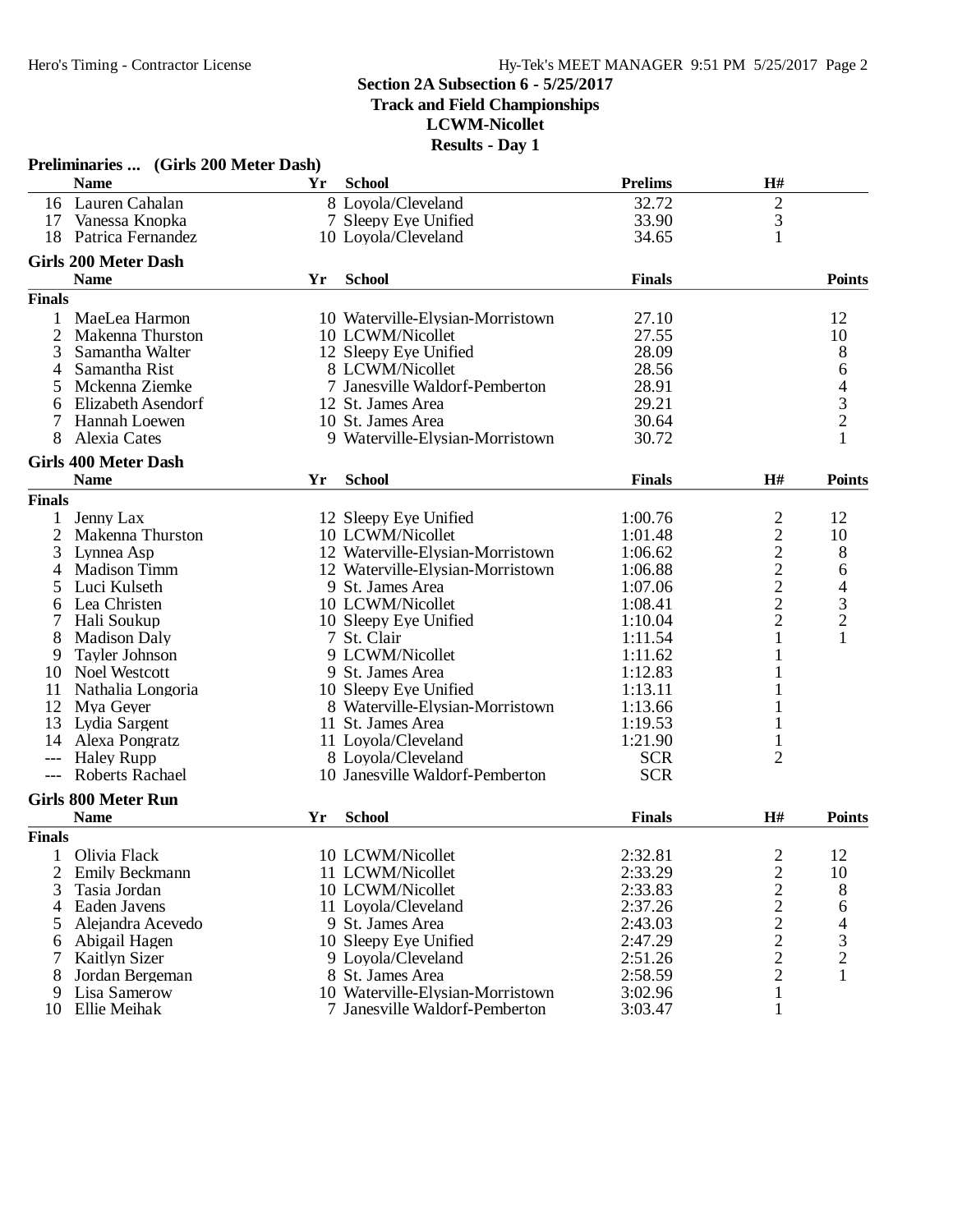**Track and Field Championships**

**LCWM-Nicollet**

|                | Finals  (Girls 800 Meter Run)  |    |                                  |                |                |                                                 |
|----------------|--------------------------------|----|----------------------------------|----------------|----------------|-------------------------------------------------|
|                | <b>Name</b>                    | Yr | <b>School</b>                    | <b>Finals</b>  | H#             | <b>Points</b>                                   |
| 11             | Jennifer Vargas                |    | 11 St. James Area                | 3:06.42        | 1              |                                                 |
| 12             | <b>Sarah Reinarts</b>          |    | 11 Sleepy Eye Unified            | 3:10.31        | 1              |                                                 |
| 13             | Abby Johnson                   |    | 11 Sleepy Eye Unified            | 3:14.51        | $\mathbf{1}$   |                                                 |
| 14             | Courtney Loeffler              |    | 7 St. Clair                      | 3:25.66        | 1              |                                                 |
| 15             | <b>Emily Zimmer</b>            |    | 9 Waterville-Elysian-Morristown  | 3:57.21        | 1              |                                                 |
|                | Girls 1600 Meter Run           |    |                                  |                |                |                                                 |
|                | <b>Name</b>                    | Yr | <b>School</b>                    | <b>Finals</b>  |                | <b>Points</b>                                   |
| <b>Finals</b>  |                                |    |                                  |                |                |                                                 |
|                | Brianna Polesky                |    | 11 Sleepy Eye Unified            | 5:38.60        |                | 12                                              |
| 2              | MacKinzee Miest                |    | 11 St. James Area                | 5:41.40        |                | 10                                              |
| 3              | Emily Beckmann                 |    | 11 LCWM/Nicollet                 | 5:42.59        |                | 8                                               |
| 4              | <b>Brittany Kelley</b>         |    | 12 LCWM/Nicollet                 | 5:49.17        |                | 6                                               |
| 5              | Alejandra Acevedo              |    | 9 St. James Area                 | 5:52.15        |                |                                                 |
| 6              | Sarah Yenish                   |    | 8 Loyola/Cleveland               | 6:16.97        |                |                                                 |
|                | Kyla Haas                      |    | 11 Loyola/Cleveland              | 6:27.32        |                |                                                 |
| 8              | <b>Faith Winters</b>           |    | 10 LCWM/Nicollet                 | 6:34.30        |                | $\begin{array}{c} 4 \\ 3 \\ 2 \\ 1 \end{array}$ |
| 9              | Danielle Hoeppner              |    | 7 Janesville Waldorf-Pemberton   | 6:44.70        |                |                                                 |
| 10             | Javanna Rodriguez              |    | 10 St. James Area                | 6:55.09        |                |                                                 |
| 11             | Anne Doran                     |    | 12 Waterville-Elysian-Morristown | 9:53.03        |                |                                                 |
| 12             | Natcha Prommool                |    | 12 Waterville-Elysian-Morristown | 9:53.55        |                |                                                 |
|                |                                |    |                                  |                |                |                                                 |
|                | <b>Girls 3200 Meter Run</b>    |    |                                  |                |                |                                                 |
|                | <b>Name</b>                    | Yr | <b>School</b>                    | <b>Finals</b>  |                | <b>Points</b>                                   |
| <b>Finals</b>  |                                |    |                                  |                |                |                                                 |
|                | MacKinzee Miest                |    | 11 St. James Area                | 12:41.76       |                | 12                                              |
| $\overline{2}$ | Emma Johnson                   |    | 8 Janesville Waldorf-Pemberton   | 12:51.00       |                | 10                                              |
| 3              | Abigail Hagen                  |    | 10 Sleepy Eye Unified            | 13:09.99       |                | 8                                               |
| 4              | <b>Brittany Kelley</b>         |    | 12 LCWM/Nicollet                 | 13:31.41       |                | 6                                               |
| 5              | Sarah Best                     |    | 10 Waterville-Elysian-Morristown | 14:17.00       |                |                                                 |
| 6              | <b>Faith Winters</b>           |    | 10 LCWM/Nicollet                 | 14:34.25       |                | $\begin{array}{c} 4 \\ 3 \\ 2 \end{array}$      |
|                | Regan Hoehn                    |    | 9 Janesville Waldorf-Pemberton   | 15:02.73       |                |                                                 |
| 8              | Alyssa Surrett                 |    | 12 Waterville-Elysian-Morristown | 16:17.26       |                | $\mathbf{1}$                                    |
| 9              | <b>Maleah Berry</b>            |    | 12 Sleepy Eye Unified            | 18:10.37       |                |                                                 |
|                | <b>Grace Moeller</b>           |    | 7 LCWM/Nicollet                  | <b>DNF</b>     |                |                                                 |
|                | Angie Kiecker                  |    | 12 Sleepy Eye Unified            | <b>SCR</b>     |                |                                                 |
|                | <b>Girls 100 Meter Hurdles</b> |    |                                  |                |                |                                                 |
|                | <b>Name</b>                    | Yr | <b>School</b>                    | <b>Prelims</b> | H#             |                                                 |
|                | <b>Preliminaries</b>           |    |                                  |                |                |                                                 |
| 1              | Hannah Marti                   |    | 12 Sleepy Eye Unified            | 17.10 Q        | 1              |                                                 |
| 2              | Lauren Dimler                  |    | 7 Janesville Waldorf-Pemberton   | 17.53 Q        | $\overline{c}$ |                                                 |
| 3              | <b>Carson Stock</b>            |    | 10 LCWM/Nicollet                 | 18.18 Q        | 1              |                                                 |
| 4              | <b>Grace Steffl</b>            |    | 12 Sleepy Eye Unified            | 18.96 Q        | 2              |                                                 |
| 5              | <b>Maddy Saucier</b>           |    | 11 LCWM/Nicollet                 | 18.39 q        | 1              |                                                 |
| 6              | Michaela Karels                |    | 11 St. Clair                     | 19.12 $q$      | $\overline{c}$ |                                                 |
|                | Alyssa Compton                 |    | 12 Loyola/Cleveland              | $20.03$ q      | 1              |                                                 |
| 8              | Nora Coughlan                  |    | 11 Loyola/Cleveland              | $20.05$ q      | 1              |                                                 |
| 9              | Ely Osland                     |    | 12 Waterville-Elysian-Morristown | 20.52          | 1              |                                                 |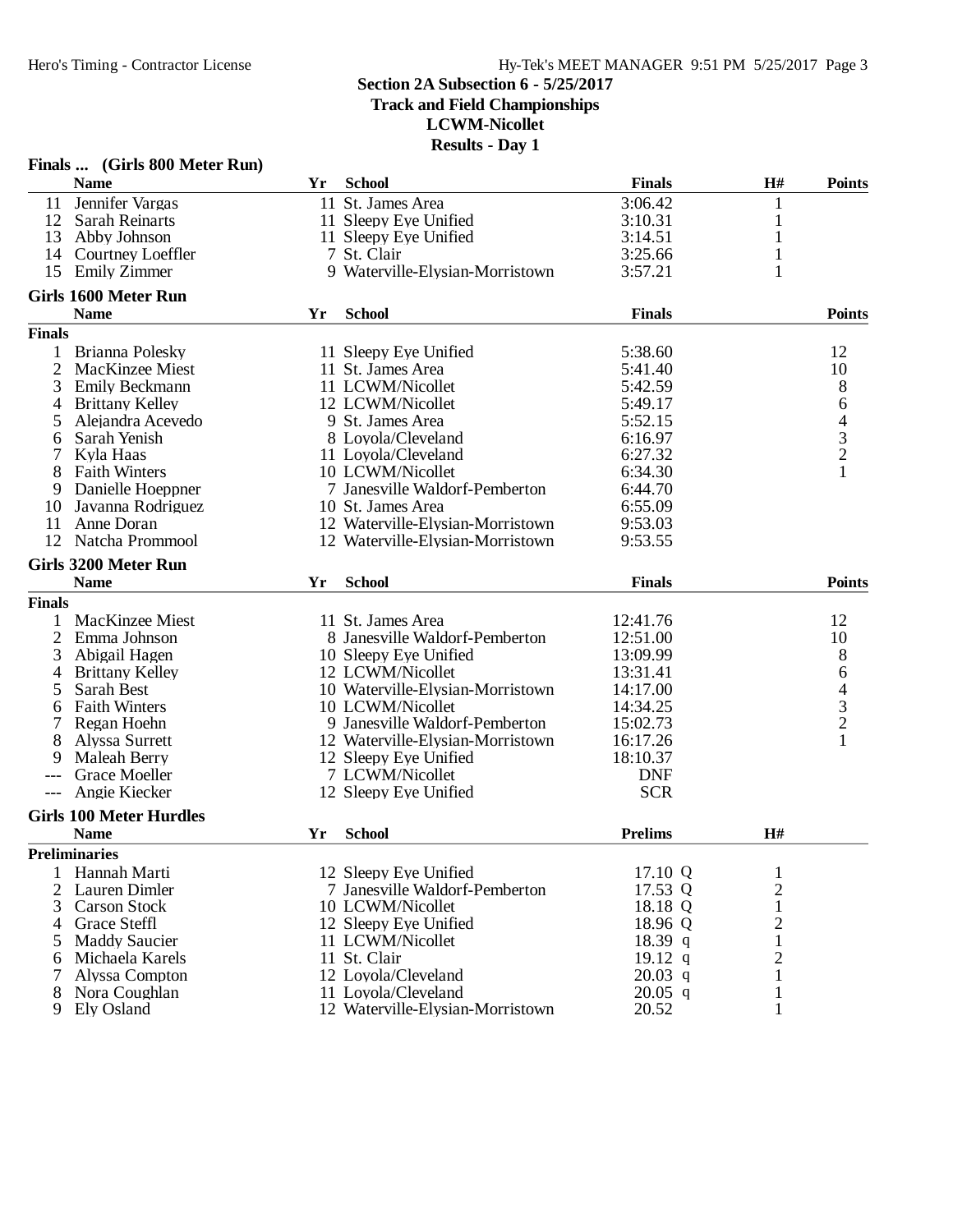**Track and Field Championships**

**LCWM-Nicollet**

|                | Preliminaries  (Girls 100 Meter Hurdles)      |                 |                                  |                       |                |                                                   |                |
|----------------|-----------------------------------------------|-----------------|----------------------------------|-----------------------|----------------|---------------------------------------------------|----------------|
|                | <b>Name</b>                                   | Yr              | <b>School</b>                    |                       | <b>Prelims</b> | H#                                                |                |
|                | 10 Emma Reynolds                              |                 | 12 St. James Area                |                       | 20.74          | $\overline{c}$                                    |                |
| 11             | Sophia Portner                                |                 | 8 Sleepy Eye Unified             |                       | 21.07          |                                                   |                |
|                | 12 Katelyn Gleason                            |                 | 10 Waterville-Elysian-Morristown |                       | 21.37          | $\frac{2}{2}$                                     |                |
| 13             | Kelsey Kuball                                 |                 | 9 Waterville-Elysian-Morristown  |                       | 22.40          | $\overline{c}$                                    |                |
|                | 14 Damia Siebenahler                          |                 | 11 LCWM/Nicollet                 |                       | 22.49          | $\mathbf{1}$                                      |                |
| 15             | Elizabeth White                               |                 | 7 Janesville Waldorf-Pemberton   |                       | 22.63          | $\overline{c}$                                    |                |
|                | 16 Elaine Adams                               |                 |                                  |                       | 25.55          | $\mathbf{1}$                                      |                |
|                |                                               |                 | 12 Loyola/Cleveland              |                       |                |                                                   |                |
|                | <b>Girls 100 Meter Hurdles</b><br><b>Name</b> | Yr              | <b>School</b>                    |                       |                |                                                   |                |
| <b>Finals</b>  |                                               |                 |                                  |                       | <b>Finals</b>  |                                                   | <b>Points</b>  |
|                |                                               |                 |                                  |                       |                |                                                   |                |
| 1              | Lauren Dimler                                 |                 | 7 Janesville Waldorf-Pemberton   |                       | 17.24          |                                                   | 12             |
| $\overline{2}$ | Hannah Marti                                  |                 | 12 Sleepy Eye Unified            |                       | 17.46          |                                                   | 10             |
| 3              | <b>Carson Stock</b>                           |                 | 10 LCWM/Nicollet                 |                       | 18.84          |                                                   | 8              |
| 4              | <b>Maddy Saucier</b>                          |                 | 11 LCWM/Nicollet                 |                       | 18.86          |                                                   | 6              |
| 5              | <b>Grace Steffl</b>                           |                 | 12 Sleepy Eye Unified            |                       | 19.00          |                                                   |                |
| 6              | Michaela Karels                               |                 | 11 St. Clair                     |                       | 19.22          |                                                   | $\frac{4}{3}$  |
| 7              | Nora Coughlan                                 |                 | 11 Loyola/Cleveland              |                       | 20.46          |                                                   |                |
| 8              | Alyssa Compton                                |                 | 12 Loyola/Cleveland              |                       | 21.38          |                                                   | $\mathbf{1}$   |
|                | <b>Girls 300 Meter Hurdles</b>                |                 |                                  |                       |                |                                                   |                |
|                | <b>Name</b>                                   | Yr              | <b>School</b>                    |                       | <b>Finals</b>  | H#                                                | <b>Points</b>  |
| <b>Finals</b>  |                                               |                 |                                  |                       |                |                                                   |                |
|                |                                               |                 |                                  |                       |                |                                                   |                |
| 1              | Hannah Marti                                  |                 | 12 Sleepy Eye Unified            |                       | 50.43          | $\overline{c}$                                    | 12             |
| $\overline{2}$ | Lauren Dimler                                 |                 | 7 Janesville Waldorf-Pemberton   |                       | 52.27          | $\begin{array}{c}\n2 \\ 2 \\ 2 \\ 2\n\end{array}$ | 10             |
| 3              | <b>Toryn Richards</b>                         |                 | 8 Waterville-Elysian-Morristown  |                       | 52.70          |                                                   | 8              |
| 4              | Grace Steffl                                  |                 | 12 Sleepy Eye Unified            |                       | 53.35          |                                                   | 6              |
| 5              | <b>Brielle Cords</b>                          |                 | 11 Janesville Waldorf-Pemberton  |                       | 56.31          |                                                   | $\overline{4}$ |
| 6              | Becca Grenz                                   |                 | 11 LCWM/Nicollet                 |                       | 57.29          |                                                   | $\mathfrak{Z}$ |
|                | <b>Emily Schumacher</b>                       |                 | 11 Loyola/Cleveland              |                       | 58.20          | $\,1$                                             | $\overline{2}$ |
| 8              | Sophia Portner                                |                 | 8 Sleepy Eye Unified             |                       | 58.75          | $\overline{c}$                                    |                |
| 9              | Ely Osland                                    |                 | 12 Waterville-Elysian-Morristown |                       | 1:02.71        | $\mathbf{1}$                                      |                |
| 10             | Alyssa Compton                                |                 | 12 Loyola/Cleveland              |                       | 1:05.55        | 1                                                 |                |
| $---$          | Jessi Johnson                                 |                 | 10 LCWM/Nicollet                 |                       | <b>SCR</b>     |                                                   |                |
|                |                                               |                 |                                  |                       |                |                                                   |                |
|                | <b>Girls 4x100 Meter Relay</b><br><b>Team</b> |                 | Relay                            |                       | <b>Finals</b>  |                                                   | <b>Points</b>  |
| <b>Finals</b>  |                                               |                 |                                  |                       |                |                                                   |                |
|                |                                               |                 |                                  |                       |                |                                                   |                |
| 1              | Waterville-Elysian-Morristown                 |                 |                                  |                       | 51.02          |                                                   | 12             |
|                | 1) Alexis Morsching 10                        |                 | 2) Samantha Petry 12             | 3) Hattie Peach 12    |                | 4) MaeLea Harmon 10                               |                |
|                | 2 LCWM/Nicollet                               |                 |                                  |                       | 54.13          |                                                   | 10             |
|                | 1) Reese Goeringer 9                          |                 | 2) Ruby Hoffman 9                | 3) Sara Harris 11     |                | 4) Samantha Rist 8                                |                |
|                | 3 St. Clair                                   |                 |                                  |                       | 54.48          |                                                   | 8              |
|                | 1) Laura Loosli 11                            |                 | 2) Laken Wellner 10              | 3) Jocelyn Hanson 12  |                | 4) Hailey Dingman 7                               |                |
|                | 4 St. James Area                              |                 |                                  |                       | 55.81          |                                                   | 6              |
|                | 1) Elizabeth Asendorf 12                      |                 | 2) Hannah Loewen 10              | 3) Ellie Becker 8     |                | 4) Hailey Sagehorn 12                             |                |
|                |                                               |                 |                                  |                       |                |                                                   |                |
| $\mathcal{F}$  | Janesville Waldorf-Pemberton                  |                 |                                  |                       | 56.36          |                                                   | 4              |
|                | 1) Erin Heitkamp 8                            | 2) Abby Fisel 7 |                                  | 3) Samantha Wehking 7 |                | 4) Mckenna Ziemke 7                               |                |
|                | 6 Loyola/Cleveland                            |                 |                                  |                       | 1:01.23        |                                                   | 3              |
|                | 1) Nora Coughlan 11                           |                 | 2) Patrica Fernandez 10          | 3) Lauren Cahalan 8   |                | 4) Megan Mettler 11                               |                |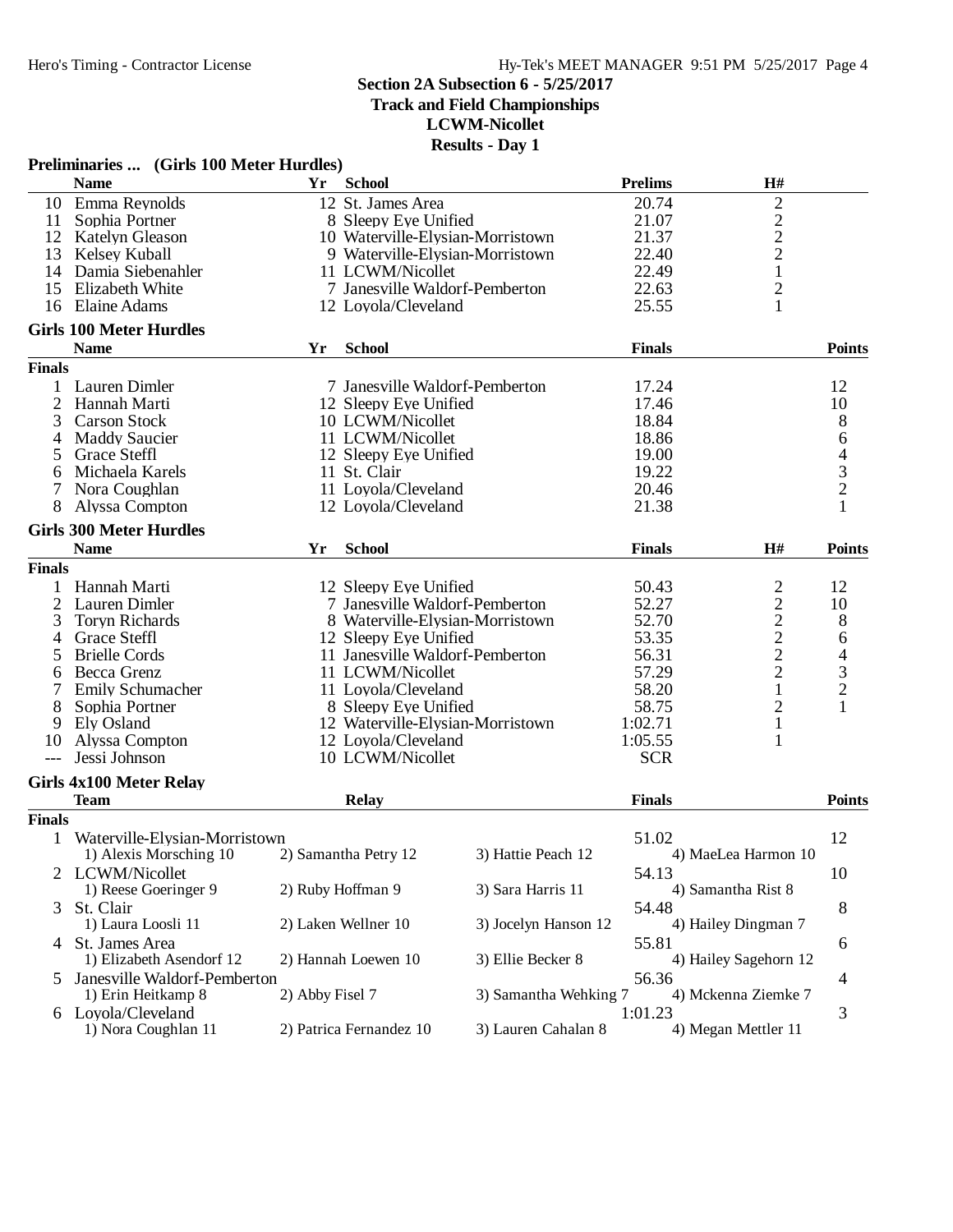### Hy-Tek's MEET MANAGER 9:51 PM 5/25/2017 Page 5

## **Section 2A Subsection 6 - 5/25/2017**

**Track and Field Championships**

**LCWM-Nicollet**

**Results - Day 1**

### **Girls 4x200 Meter Relay**

|               | <b>Team</b>                                                   |                    | <b>Relay</b>                          |                       | <b>Finals</b>                            | <b>Points</b>  |
|---------------|---------------------------------------------------------------|--------------------|---------------------------------------|-----------------------|------------------------------------------|----------------|
| <b>Finals</b> |                                                               |                    |                                       |                       |                                          |                |
| $\mathbf{1}$  | Sleepy Eye Unified<br>1) Hannah Marti 12                      | 2) Jenny Lax 12    |                                       | 3) Cassidy Hacker 12  | 1:52.52<br>4) Samantha Walter 12         | 12             |
| 2             | St. Clair<br>1) Laura Loosli 11                               |                    | 2) Isabella Hanson 9                  | 3) Jocelyn Hanson 12  | 1:57.46<br>4) MacKenzie Kruse 10         | 10             |
| 3.            | LCWM/Nicollet<br>1) Reese Goeringer 9                         |                    | 2) Lakesha Carter 8                   | 3) Faith Garbers 11   | 1:58.27<br>4) Sara Harris 11             | 8              |
|               | 4 Waterville-Elysian-Morristown<br>1) Shelby Hermel 10        | 2) Alexia Cates 9  |                                       | 3) Hannah Petry 10    | 2:00.03<br>4) Avianna Swanson 9          | 6              |
|               | St. James Area<br>1) Emma Reynolds 12                         |                    | 2) Hannah Loewen 10                   | 3) Luci Kulseth 9     | D <sub>Q</sub><br>4) Hailey Sagehorn 12  |                |
|               | Janesville Waldorf-Pemberton<br>1) Erin Heitkamp 8            |                    | 2) Roberts Rachael 10                 | 3) Samantha Wehking 7 | <b>SCR</b><br>4) Abby Fisel 7            |                |
|               | <b>Girls 4x400 Meter Relay</b>                                |                    |                                       |                       |                                          |                |
|               | Team                                                          |                    | <b>Relay</b>                          |                       | <b>Finals</b>                            | <b>Points</b>  |
| <b>Finals</b> |                                                               |                    |                                       |                       |                                          |                |
|               | Sleepy Eye Unified<br>1) Jenny Lax 12                         |                    | 2) Cassidy Hacker 12                  | 3) Kira DeMaris 10    | 4:24.23<br>4) Brianna Polesky 11         | 12             |
|               | 2 LCWM/Nicollet<br>1) Reese Goeringer 9<br>3 Loyola/Cleveland |                    | 2) Emily Beckmann 11                  | 3) Lea Christen 10    | 4:25.85<br>4) Olivia Flack 10<br>4:29.14 | 10<br>8        |
|               | 1) Sydnee Germscheid 9                                        |                    | 2) Eaden Javens 11                    | 3) Mariah Kreykes 9   | 4) Emily Schumacher 11                   |                |
|               | 4 Waterville-Elysian-Morristown<br>1) Lynnea Asp 12           |                    | 2) Madison Timm 12                    | 3) Shelby Hermel 10   | 4:39.93<br>4) Toryn Richards 8           | 6              |
| 5.            | St. Clair<br>1) Sophia Cazier 9                               | 2) Madison Daly 7  |                                       | 3) Madison Lynch 8    | 5:00.71<br>4) Isabella Hanson 9          | 4              |
|               | <b>Girls 4x800 Meter Relay</b><br><b>Team</b>                 |                    | <b>Relay</b>                          |                       | <b>Finals</b>                            | <b>Points</b>  |
| <b>Finals</b> |                                                               |                    |                                       |                       |                                          |                |
|               | 1 LCWM/Nicollet                                               |                    |                                       |                       | 10:37.08                                 | 12             |
|               | 1) Hailey Malwitz 10                                          | 2) Lea Christen 10 |                                       | 3) Grace Moeller 7    | 4) Tasia Jordan 10                       |                |
|               | 2 Janesville Waldorf-Pemberton                                |                    |                                       |                       | 10:46.99                                 | 10             |
|               | 1) Claire Adams 7                                             | 2) Kaylon Lynch 7  |                                       | 3) Emma Johnson 8     | 4) Brielle Cords 11                      |                |
| 3             | Loyola/Cleveland                                              |                    |                                       |                       | 11:07.13                                 | 8              |
|               | 1) Uzro Nabieva 10                                            | 2) Kaitlyn Sizer 9 |                                       | 3) Kyla Haas 11       | 4) Kielee Grams 9                        |                |
|               | Waterville-Elysian-Morristown<br>1) Lynnea Asp 12             | 2) Sarah Best 10   |                                       | 3) Madison Timm 12    | 11:14.35<br>4) Lisa Samerow 10           | 6              |
|               | 5 Sleepy Eye Unified                                          |                    |                                       |                       | 12:24.24                                 | 4              |
|               | 1) Sarah Reinarts 11                                          | 2) Hali Soukup 10  |                                       | 3) Kira DeMaris 10    | 4) Angie Kiecker 12                      |                |
|               | 6 St. James Area<br>1) Lydia Sargent 11                       |                    | 2) Jennifer Vargas 11                 | 3) Faith Mortenson 10 | 12:35.02<br>4) Noel Westcott 9           | 3              |
|               | St. Clair<br>1) Brooke Sonnek 8                               |                    | 2) Courtney Loeffler 7                | 3) Madison Daly 7     | 12:41.12<br>4) Madison Lynch 8           | $\overline{2}$ |
|               | <b>Girls High Jump</b>                                        |                    |                                       |                       |                                          |                |
|               | <b>Name</b>                                                   | Yr                 | <b>School</b>                         |                       | <b>Finals</b>                            | <b>Points</b>  |
| <b>Finals</b> |                                                               |                    |                                       |                       |                                          |                |
| 1<br>2        | <b>Cassidy Hacker</b><br>MacKenzie Kruse                      |                    | 12 Sleepy Eye Unified<br>10 St. Clair |                       | $4 - 10.00$<br>4-08.00                   | 12<br>10       |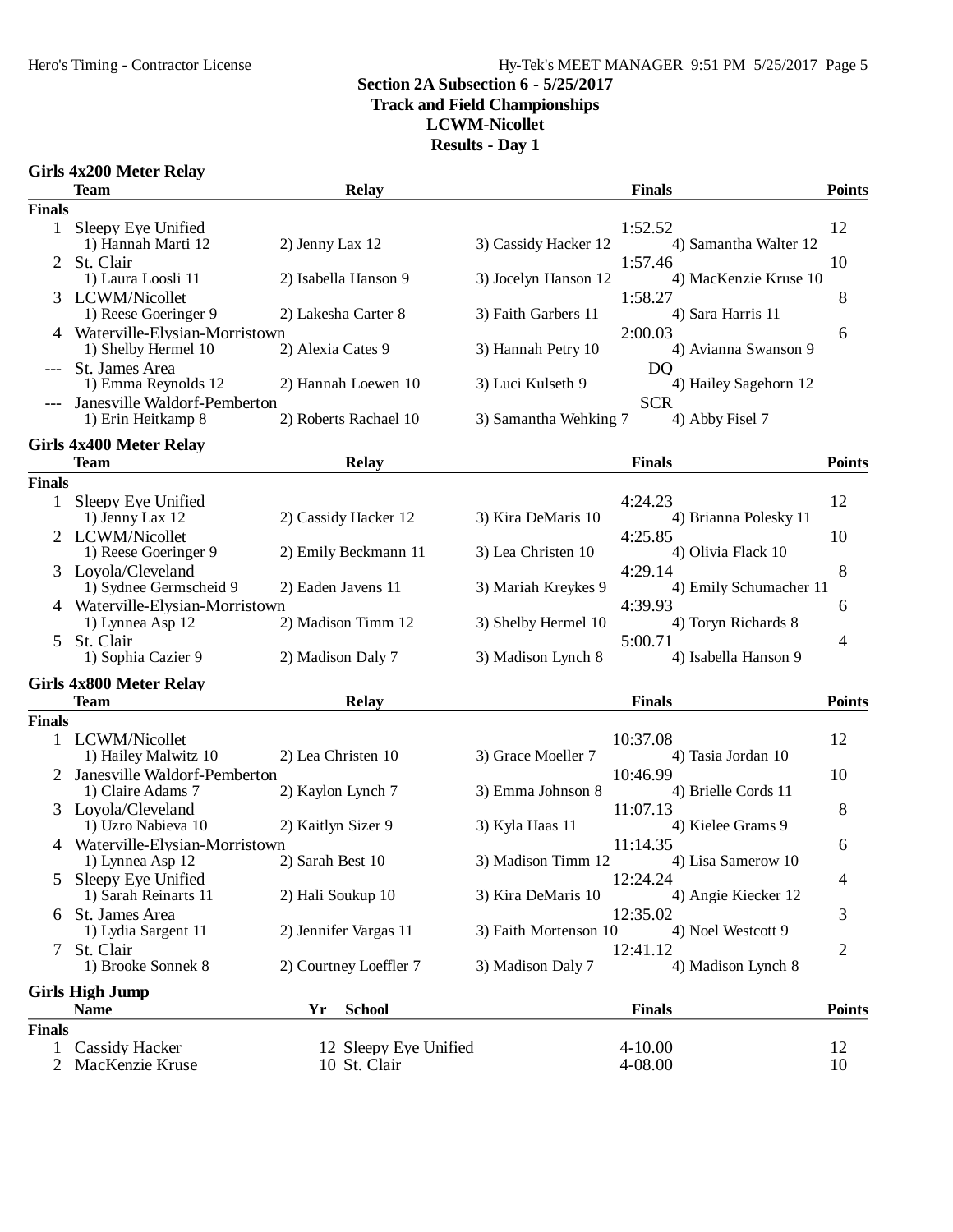**Track and Field Championships**

**LCWM-Nicollet**

|                | Finals  (Girls High Jump)              |    |                                                 |                    |                                            |                |
|----------------|----------------------------------------|----|-------------------------------------------------|--------------------|--------------------------------------------|----------------|
|                | <b>Name</b>                            | Yr | <b>School</b>                                   | <b>Finals</b>      |                                            | <b>Points</b>  |
| 3              | <b>Carson Stock</b>                    |    | 10 LCWM/Nicollet                                | 4-08.00            |                                            | 8              |
| $\overline{4}$ | Sophia Cazier                          |    | 9 St. Clair                                     | 4-08.00            |                                            | 6              |
| 5              | Megan Mettler                          |    | 11 Loyola/Cleveland                             | 4-06.00            |                                            | 4              |
| 6              | Elizabeth Asendorf                     |    | 12 St. James Area                               | 4-06.00            |                                            | 2.50           |
| 6              | Jenny Lax                              |    | 12 Sleepy Eye Unified                           | $4 - 06.00$        |                                            | 2.50           |
| 8              | Ely Osland                             |    | 12 Waterville-Elysian-Morristown                | 4-04.00            |                                            | 1              |
| 9              | Kira DeMaris                           |    | 10 Sleepy Eye Unified                           | $4 - 02.00$        |                                            |                |
| 9              | <b>Toryn Richards</b>                  |    | 8 Waterville-Elysian-Morristown                 | $4 - 02.00$        |                                            |                |
|                | <b>Brooke Sonnek</b>                   |    | 8 St. Clair                                     | <b>NH</b>          |                                            |                |
| $---$          | Alexia Cates                           |    | 9 Waterville-Elysian-Morristown                 | <b>NH</b>          |                                            |                |
|                | <b>Chantal Weber</b>                   |    | 10 Loyola/Cleveland                             | <b>NH</b>          |                                            |                |
|                | Sami Naples                            |    | 8 Loyola/Cleveland                              | <b>NH</b>          |                                            |                |
| $---$          | Lakesha Carter                         |    | 8 LCWM/Nicollet                                 | <b>NH</b>          |                                            |                |
|                | Jessi Johnson                          |    | 10 LCWM/Nicollet                                | <b>SCR</b>         |                                            |                |
|                | <b>Girls Pole Vault</b>                |    |                                                 |                    |                                            |                |
|                | <b>Name</b>                            | Yr | <b>School</b>                                   | <b>Finals</b>      |                                            | <b>Points</b>  |
| <b>Finals</b>  |                                        |    |                                                 |                    |                                            |                |
| 1              | Samantha Petry                         |    | 12 Waterville-Elysian-Morristown                | 11-00.00           |                                            | 12             |
| $\mathbf{2}$   | <b>Toryn Richards</b>                  |    | 8 Waterville-Elysian-Morristown                 | $9 - 00.00$        |                                            | 10             |
| 3              | Becca Grenz                            |    | 11 LCWM/Nicollet                                | 8-06.00            |                                            | $8\,$          |
| 4              | Emily Beckmann                         |    | 11 LCWM/Nicollet                                | 8-00.00            |                                            | 6              |
| 5              | Emma Johnson                           |    | 8 Janesville Waldorf-Pemberton                  | 7-06.00            |                                            | 3.50           |
|                | Andrea Kelley                          |    | 9 LCWM/Nicollet                                 | 7-06.00            |                                            | 3.50           |
| 5              | Samantha Wehking                       |    | 7 Janesville Waldorf-Pemberton                  | 7-00.00            |                                            | $\overline{c}$ |
| 8              | Ellie Becker                           |    | 8 St. James Area                                | $7 - 00.00$        |                                            | $\mathbf{1}$   |
|                | <b>Madison Daly</b>                    |    | 7 St. Clair                                     | 7-00.00            |                                            |                |
| 9              |                                        |    |                                                 |                    |                                            |                |
| 10<br>11       | Hannah Schommer<br><b>Hannah Petry</b> |    | 8 St. Clair<br>10 Waterville-Elysian-Morristown | 7-00.00<br>6-06.00 |                                            |                |
|                |                                        |    |                                                 |                    |                                            |                |
|                | <b>Girls Long Jump</b>                 |    |                                                 |                    |                                            |                |
|                | <b>Name</b>                            | Yr | <b>School</b>                                   | <b>Finals</b>      |                                            | <b>Points</b>  |
| <b>Finals</b>  |                                        |    |                                                 |                    |                                            |                |
| 1              | Becca Grenz                            |    | 11 LCWM/Nicollet                                | 16-00.25           | $\overline{\mathbf{c}}$                    | 12             |
| 2              | Laura Loosli                           |    | 11 St. Clair                                    | 15-04.50           | $\overline{\mathbf{c}}$                    | 10             |
| 3              | Hattie Peach                           |    | 12 Waterville-Elysian-Morristown                | 15-00.00           | $\begin{array}{c} 2 \\ 2 \\ 2 \end{array}$ | 8              |
| 4              | <b>Reese Goeringer</b>                 |    | 9 LCWM/Nicollet                                 | 14-11.00           |                                            | 6              |
| 5              | <b>Faith Garbers</b>                   |    | 11 LCWM/Nicollet                                | 14-07.00           |                                            | $\overline{4}$ |
| 6              | <b>Cassidy Hacker</b>                  |    | 12 Sleepy Eye Unified                           | 14-05.00           |                                            | 3              |
| 7              | Alexis Morsching                       |    | 10 Waterville-Elysian-Morristown                | 14-04.00           | $\overline{\mathbf{c}}$                    | 2              |
| 8              | Elizabeth Asendorf                     |    | 12 St. James Area                               | 14-03.50           | 1                                          | $\mathbf{1}$   |
| 9              | Shelby Hermel                          |    | 10 Waterville-Elysian-Morristown                | 13-10.00           | 2                                          |                |
| 10             | Madison Lynch                          |    | 8 St. Clair                                     | 13-06.50           | 1                                          |                |
| 11             | Luci Kulseth                           |    | 9 St. James Area                                | 13-04.50           | 1                                          |                |
| 12             | <b>Brooke Sonnek</b>                   |    | 8 St. Clair                                     | 13-02.00           | 1                                          |                |
| 13             | Kielee Grams                           |    | 9 Loyola/Cleveland                              | 13-00.00           | 1                                          |                |
| 14             | <b>Hailey Sagehorn</b>                 |    | 12 St. James Area                               | 12-00.75           |                                            |                |
| 15             | Alexa Pongratz                         |    | 11 Loyola/Cleveland                             | 11-09.00           | 1                                          |                |
| $---$          | Nathalia Longoria                      |    | 10 Sleepy Eye Unified                           | <b>SCR</b>         | 2                                          |                |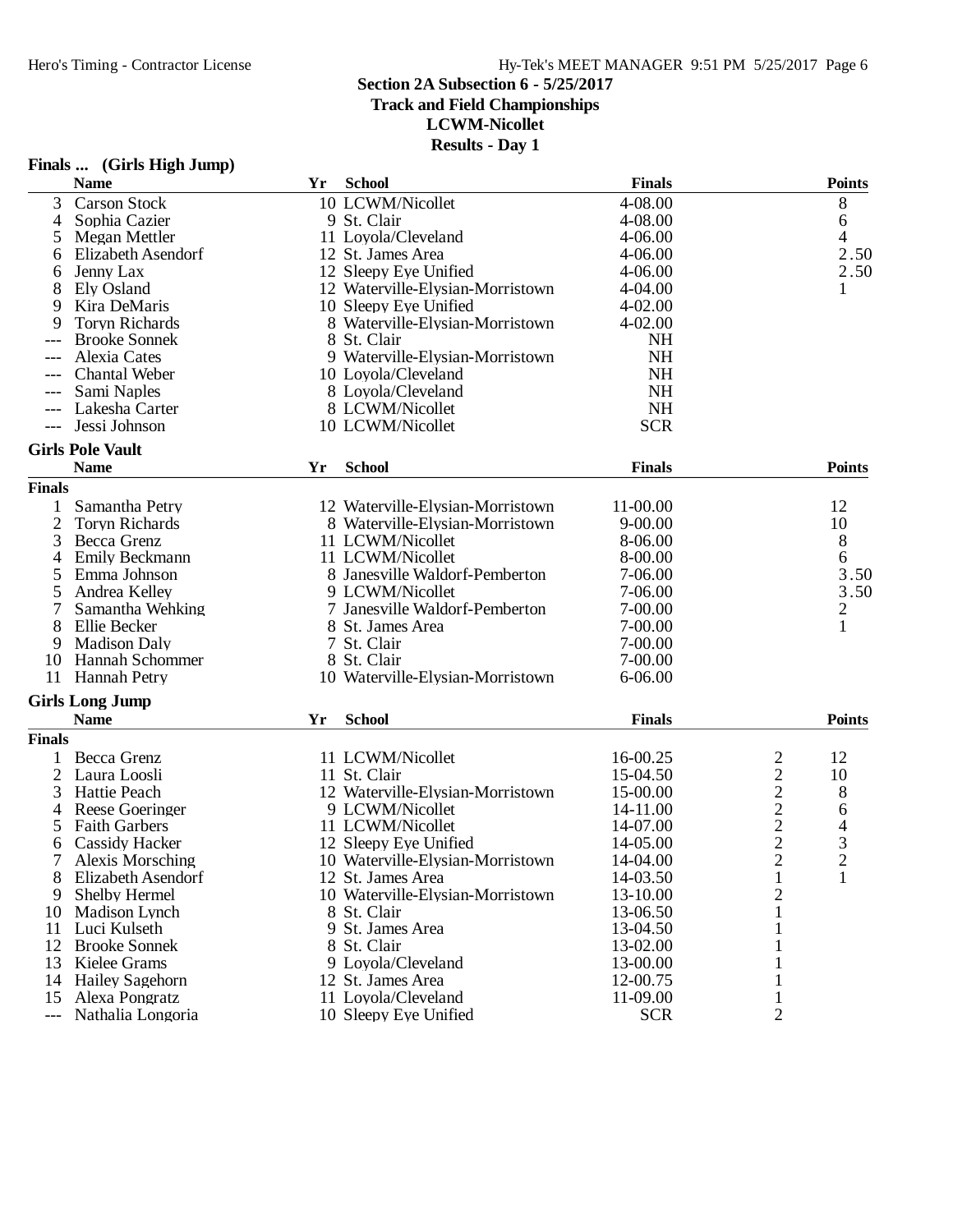### **Section 2A Subsection 6 - 5/25/2017 Track and Field Championships**

**LCWM-Nicollet**

|                | Finals  (Girls Long Jump)            |    |                                                        |                      |                                            |                                            |
|----------------|--------------------------------------|----|--------------------------------------------------------|----------------------|--------------------------------------------|--------------------------------------------|
|                | <b>Name</b>                          | Yr | <b>School</b>                                          | <b>Finals</b>        |                                            | <b>Points</b>                              |
| $---$          | <b>Abby Fisel</b>                    |    | 7 Janesville Waldorf-Pemberton                         | <b>SCR</b>           |                                            |                                            |
|                | <b>Girls Triple Jump</b>             |    |                                                        |                      |                                            |                                            |
|                | <b>Name</b>                          | Yr | <b>School</b>                                          | <b>Finals</b>        |                                            | <b>Points</b>                              |
| <b>Finals</b>  |                                      |    |                                                        |                      |                                            |                                            |
| 1              | Sophia Cazier                        |    | 9 St. Clair                                            | 33-05.25             |                                            | 12                                         |
| $\overline{2}$ | <b>Carson Stock</b>                  |    | 10 LCWM/Nicollet                                       | 32-10.50             | $\frac{2}{2}$                              | 10                                         |
| 3              | Hattie Peach                         |    | 12 Waterville-Elysian-Morristown                       | 32-02.50             |                                            | 8                                          |
| 4              | Avianna Swanson                      |    | 9 Waterville-Elysian-Morristown                        | 31-11.50             |                                            | 6                                          |
| 5              | Lydia Goblirsch                      |    | 12 Sleepy Eye Unified                                  | 31-05.00             | $\frac{2}{2}$ $\frac{2}{2}$ $\frac{2}{2}$  |                                            |
| 6              | Michaela Karels                      |    | 11 St. Clair                                           | 31-03.00             |                                            | $\begin{array}{c} 4 \\ 3 \\ 2 \end{array}$ |
|                | Mckenna Ziemke                       |    | 7 Janesville Waldorf-Pemberton                         | 31-01.50             |                                            |                                            |
| 8              | Shelby Hermel                        |    | 10 Waterville-Elysian-Morristown                       | 30-01.00             |                                            | $\mathbf{1}$                               |
| 9              | Hali Soukup                          |    | 10 Sleepy Eye Unified                                  | 29-10.50             | $\mathbf{1}$                               |                                            |
| 10             | <b>Brielle Cords</b>                 |    | 11 Janesville Waldorf-Pemberton                        | 29-10.00             | 1                                          |                                            |
| 11             | Ruby Hoffman                         |    | 9 LCWM/Nicollet                                        | 28-10.75             |                                            |                                            |
| 12             | Hannah Loewen                        |    | 10 St. James Area                                      | 28-06.50             | 1                                          |                                            |
| 13             | Madison Lynch                        |    | 8 St. Clair                                            | 27-08.50             | $\mathbf{1}$                               |                                            |
| 14             | Regan Hoehn                          |    | 9 Janesville Waldorf-Pemberton                         | 24-08.00             | $\mathbf{1}$                               |                                            |
| $---$          | Angie Kiecker                        |    | 12 Sleepy Eye Unified                                  | <b>SCR</b>           |                                            |                                            |
| $---$          | Jessi Johnson                        |    | 10 LCWM/Nicollet                                       | <b>SCR</b>           |                                            |                                            |
|                |                                      |    |                                                        |                      |                                            |                                            |
|                | <b>Girls Shot Put</b><br><b>Name</b> | Yr | <b>School</b>                                          | <b>Finals</b>        |                                            | <b>Points</b>                              |
|                |                                      |    |                                                        |                      |                                            |                                            |
| <b>Finals</b>  |                                      |    |                                                        |                      |                                            |                                            |
|                | Megan Mettler                        |    | 11 Loyola/Cleveland                                    | 34-07.50             | $\frac{2}{2}$                              | 12                                         |
| 2              | Mckenzie Cselovszki                  |    | 11 Sleepy Eye Unified                                  | 32-10.00             |                                            | 10                                         |
| 3              | Desirae Mortenson                    |    | 12 St. James Area                                      | 32-00.25             | $\begin{array}{c} 2 \\ 2 \\ 2 \end{array}$ | 8                                          |
| 4              | Kori Schaffer                        |    | 12 LCWM/Nicollet                                       | 28-09.00             |                                            | 6                                          |
| 5              | Liza Felber                          |    | 9 St. Clair                                            | 27-05.50             |                                            | $\begin{array}{c} 4 \\ 3 \\ 2 \end{array}$ |
| 6              | Haley Androli                        |    | 12 Waterville-Elysian-Morristown                       | 26-09.75             |                                            |                                            |
| 7              | Amber O'Donnell                      |    | 9 St. Clair                                            | 26-05.50             | $\mathbf{1}$                               | $\mathbf{1}$                               |
| 8              | <b>Lilly Snow</b>                    |    | 11 LCWM/Nicollet                                       | 26-01.00             | $\overline{c}$                             |                                            |
| 9              | <b>Addie Atherton</b>                |    | 10 Waterville-Elysian-Morristown<br>9 LCWM/Nicollet    | 25-02.00<br>24-10.00 | $\overline{c}$                             |                                            |
| 10             | Liz Nachreiner                       |    | 10 Janesville Waldorf-Pemberton                        |                      | $\mathbf{1}$                               |                                            |
| 11<br>12       | <b>Emilee Benson</b>                 |    |                                                        | 24-00.00<br>23-11.75 |                                            |                                            |
| 13             | Alexa Cords<br><b>Chantal Weber</b>  |    | 7 Janesville Waldorf-Pemberton                         | 23-09.00             |                                            |                                            |
| 14             | Kelsey Kuball                        |    | 10 Loyola/Cleveland<br>9 Waterville-Elysian-Morristown | 23-08.50             | 1<br>$\overline{2}$                        |                                            |
|                | Sami Naples                          |    | 8 Loyola/Cleveland                                     | 22-09.50             |                                            |                                            |
| 15<br>16       | <b>Addison Oliver</b>                |    | 7 Janesville Waldorf-Pemberton                         | 22-03.50             | $\mathbf{1}$                               |                                            |
| 17             |                                      |    |                                                        |                      |                                            |                                            |
| 18             | Aerin Schwandt<br>Natalie Marti      |    | 7 St. Clair<br>7 Sleepy Eye Unified                    | 19-09.75<br>17-01.50 |                                            |                                            |
| 19             | Mara Pauling                         |    | 8 St. James Area                                       | 15-05.00             | 1                                          |                                            |
|                |                                      |    |                                                        |                      |                                            |                                            |
|                | <b>Girls Discus Throw</b>            |    |                                                        |                      |                                            |                                            |
|                | <b>Name</b>                          | Yr | <b>School</b>                                          | <b>Finals</b>        |                                            | <b>Points</b>                              |
| <b>Finals</b>  |                                      |    |                                                        |                      |                                            |                                            |
|                | 1 Michaela Karels                    |    | 11 St. Clair                                           | 110-01               | $\overline{2}$                             | 12                                         |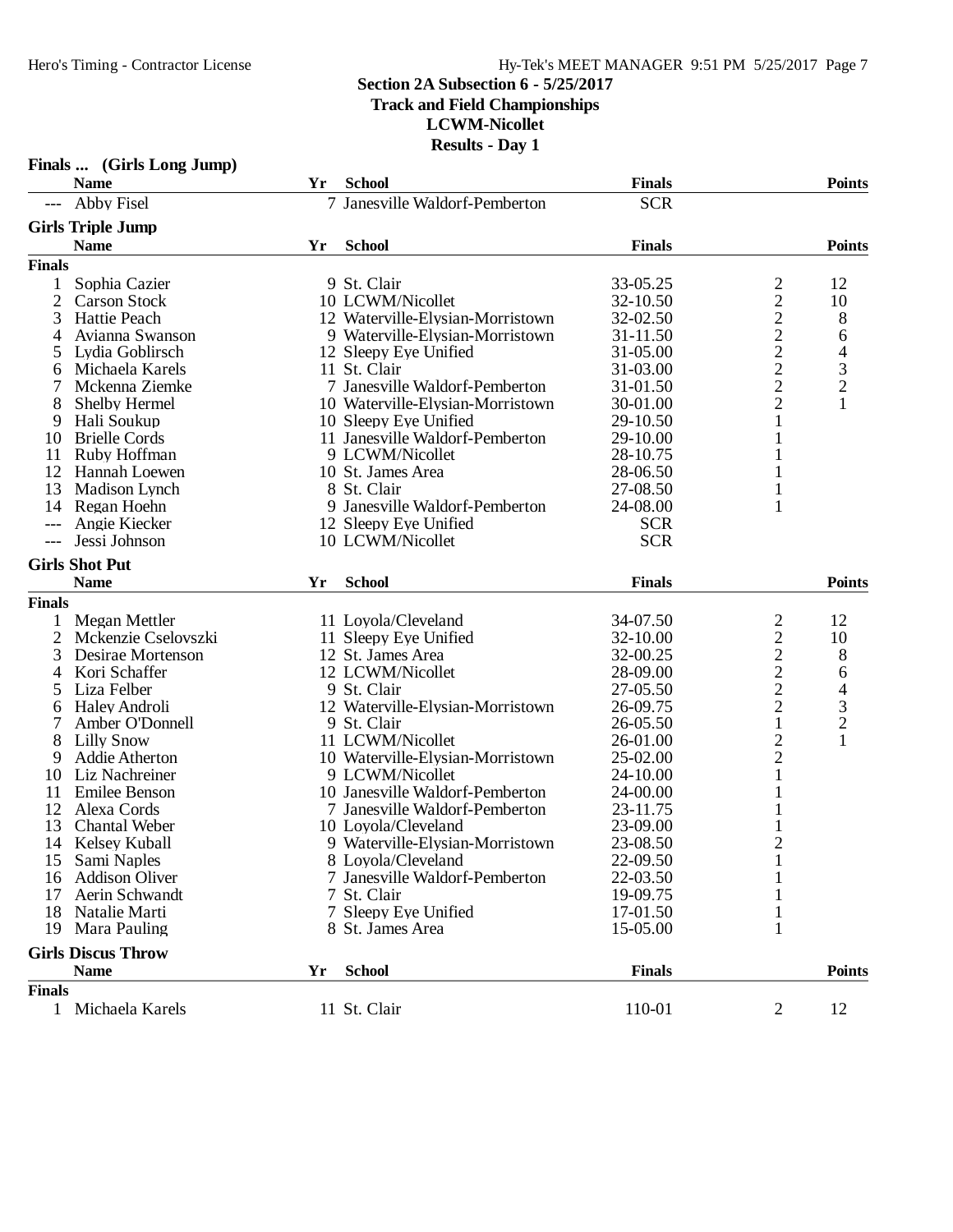**Finals ... (Girls Discus Throw)**

### **Section 2A Subsection 6 - 5/25/2017**

**Track and Field Championships**

**LCWM-Nicollet**

**Results - Day 1**

|                | <b>Name</b>                | Yr | <b>School</b>                    | <b>Finals</b>  |                                                | <b>Points</b>  |
|----------------|----------------------------|----|----------------------------------|----------------|------------------------------------------------|----------------|
| $\overline{2}$ | Desirae Mortenson          |    | 12 St. James Area                | 107-05         |                                                | 10             |
| 3              | Megan Mettler              |    | 11 Loyola/Cleveland              | 105-07         | $2222$<br>$222$                                | 8              |
| 4              | Kelsey Kuball              |    | 9 Waterville-Elysian-Morristown  | 100-01         |                                                | 6              |
| 5              | <b>Haley Androli</b>       |    | 12 Waterville-Elysian-Morristown | 87-08          |                                                |                |
| 6              | Liza Felber                |    | 9 St. Clair                      | 84-08          |                                                | $\frac{4}{3}$  |
|                | Mckenzie Cselovszki        |    | 11 Sleepy Eye Unified            | 82-08          |                                                |                |
| 8              | Madie Michael              |    | 11 Waterville-Elysian-Morristown | 79-08          | $\mathbf{1}$                                   | $\mathbf{1}$   |
| 9              | <b>Chantal Weber</b>       |    | 10 Loyola/Cleveland              | $75-10$        | $\overline{c}$                                 |                |
| 10             | Kori Schaffer              |    | 12 LCWM/Nicollet                 | $75-02$        | $\overline{c}$                                 |                |
| 11             | <b>Emilee Benson</b>       |    | 10 Janesville Waldorf-Pemberton  | 74-05          | 1                                              |                |
|                | 12 Alexa Cords             |    | 7 Janesville Waldorf-Pemberton   | 67-07          |                                                |                |
|                | 13 Lilly Snow              |    | 11 LCWM/Nicollet                 | 66-07          |                                                |                |
|                | 14 Damia Siebenahler       |    | 11 LCWM/Nicollet                 | 66-04          |                                                |                |
| 15             | <b>Addison Oliver</b>      |    | 7 Janesville Waldorf-Pemberton   | 59-00          |                                                |                |
|                | 16 Natalie Marti           |    | 7 Sleepy Eye Unified             | 56-04          |                                                |                |
| 17             | Mara Pauling               |    | 8 St. James Area                 | 55-05          |                                                |                |
| 18             | Amber O'Donnell            |    | 9 St. Clair                      | 51-03          | 1                                              |                |
|                |                            |    |                                  |                |                                                |                |
|                | <b>Boys 100 Meter Dash</b> |    |                                  |                |                                                |                |
|                | <b>Name</b>                | Yr | <b>School</b>                    | <b>Prelims</b> | H#                                             |                |
|                | <b>Preliminaries</b>       |    |                                  |                |                                                |                |
| 1              | Caleb Hall                 |    | 12 St. Clair                     | 12.43 Q        | $\mathbf{1}$                                   |                |
| 2              | Luke Miller                |    | 11 Sleepy Eye Unified            | 12.91 Q        | $\mathfrak{Z}$                                 |                |
| 3              | David Ohene-Frimpong       |    | 12 Loyola/Cleveland              | 13.36 Q        | $\frac{2}{1}$                                  |                |
| 4              | <b>Taylor Glende</b>       |    | 11 Waterville-Elysian-Morristown | 13.01 Q        |                                                |                |
| 5              | <b>Carter Bock</b>         |    | 12 LCWM/Nicollet                 | 13.06 Q        |                                                |                |
| 6              | Jonas Fritz                |    | 12 LCWM/Nicollet                 | 13.38 Q        | $\begin{array}{c} 3 \\ 2 \\ 3 \end{array}$     |                |
|                | Alfredo Carreon            |    | 9 St. James Area                 | $13.15$ q      |                                                |                |
| 8              | <b>Austin Gieseke</b>      |    | 8 LCWM/Nicollet                  | $13.17$ q      | $\mathbf 1$                                    |                |
|                | 9 Levi Wolter              |    | 10 Waterville-Elysian-Morristown | 13.33          | 3                                              |                |
| 10             | <b>Jack Morsching</b>      |    | 8 Janesville Waldorf-Pemberton   | 13.74          | $\mathbf{1}$                                   |                |
| 11             | Hunter Heinbaugh           |    | 9 St. Clair                      | 13.89          | $\begin{array}{c}\n23 \\ 22 \\ 2\n\end{array}$ |                |
| 12             | Ben Cahalan                |    | 11 Loyola/Cleveland              | 14.14          |                                                |                |
| 13             | Jaden Taylor               |    | 9 Waterville-Elysian-Morristown  | 14.17          |                                                |                |
|                | 14 Rene Esqueda            |    | 11 St. James Area                | 14.58          |                                                |                |
|                | 15 Erik Morales-Banda      |    | 9 St. James Area                 | 14.95          |                                                |                |
|                | 16 Jason Elmore            |    | 9 Sleepy Eye Unified             | 15.67          | 3                                              |                |
| 17             | <b>Tyler Ahl</b>           |    | 7 St. Clair                      | 15.92          | $\mathbf{1}$                                   |                |
|                | 18 Corey Wagner            |    | 9 Janesville Waldorf-Pemberton   | 16.76          | 1                                              |                |
|                | <b>Boys 100 Meter Dash</b> |    |                                  |                |                                                |                |
|                | <b>Name</b>                | Yr | <b>School</b>                    | <b>Finals</b>  |                                                | <b>Points</b>  |
|                |                            |    |                                  |                |                                                |                |
| <b>Finals</b>  |                            |    |                                  |                |                                                |                |
|                | 1 David Ohene-Frimpong     |    | 12 Loyola/Cleveland              | 11.92          |                                                | 12             |
| 2              | Caleb Hall                 |    | 12 St. Clair                     | 11.94          |                                                | 10             |
| 3              | <b>Taylor Glende</b>       |    | 11 Waterville-Elysian-Morristown | 12.21          |                                                | 8              |
| 4              | Carter Bock                |    | 12 LCWM/Nicollet                 | 12.54          |                                                | 6              |
| 5              | Luke Miller                |    | 11 Sleepy Eye Unified            | 12.61          |                                                | $\overline{4}$ |
|                | 6 Austin Gieseke           |    | 8 LCWM/Nicollet                  | 12.93          |                                                | 3              |

8 LCWM/Nicollet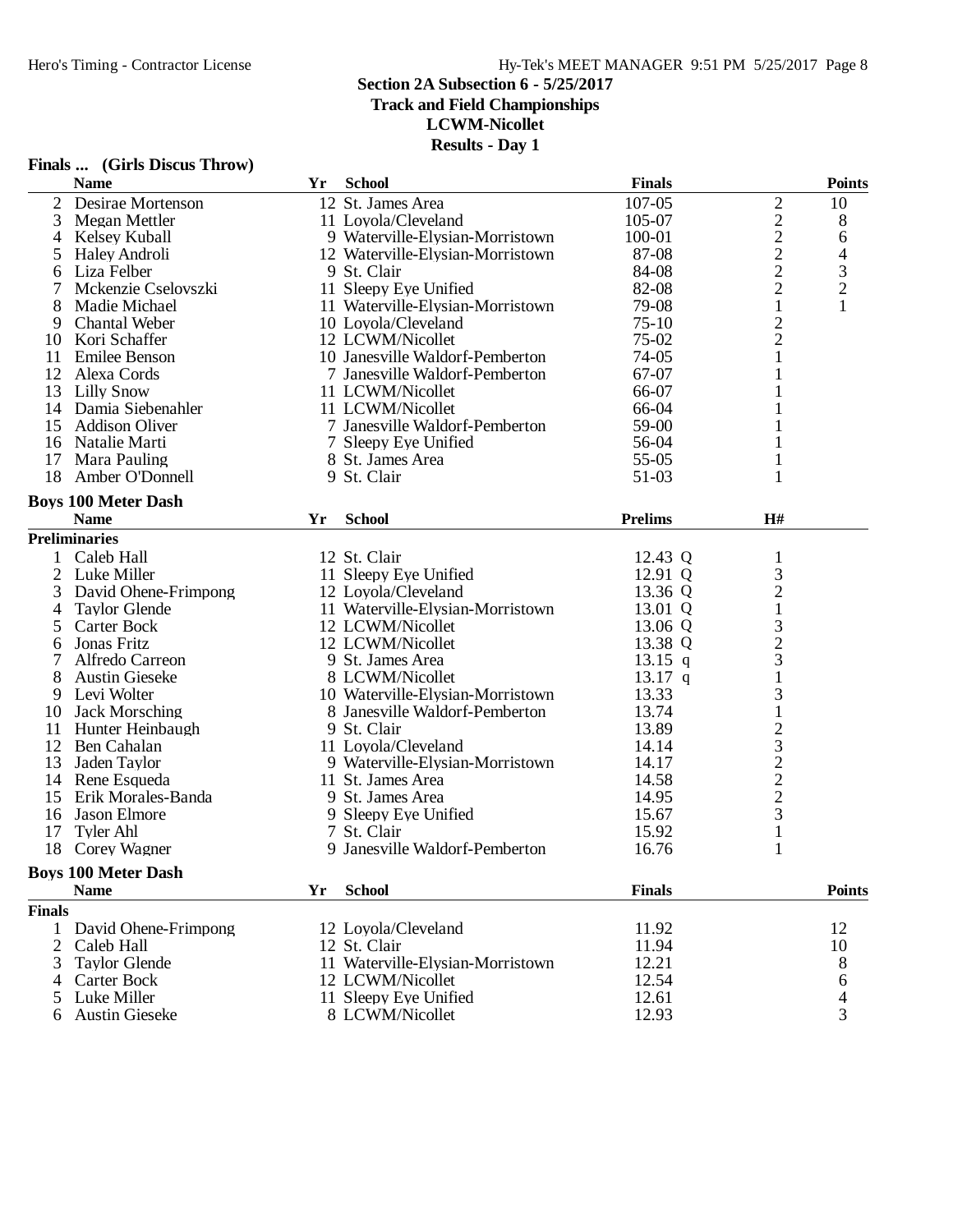**Track and Field Championships**

**LCWM-Nicollet**

| <b>Name</b><br>Yr<br><b>School</b><br><b>Finals</b><br>Alfredo Carreon<br>$\tau$<br>9 St. James Area<br>13.06<br>$\overline{c}$<br>$\mathbf{1}$<br>Jonas Fritz<br>12 LCWM/Nicollet<br>13.09<br>8<br><b>Boys 100 Meter Dash Wheelchair</b><br><b>Points</b><br><b>Name</b><br><b>School</b><br><b>Finals</b><br>Yr<br><b>Finals</b><br>7 LCWM/Nicollet<br>25.01<br>1 Aidan Gravelle<br>1<br><b>Boys 200 Meter Dash</b><br><b>Prelims</b><br>H#<br><b>Name</b><br><b>School</b><br>Yr<br><b>Preliminaries</b><br>3<br>1<br>Evan Bergemann<br>11 LCWM/Nicollet<br>24.96 Q<br>$\overline{c}$<br>25.31 Q<br>2<br>Christopher Byrne<br>11 Waterville-Elysian-Morristown<br>$\mathbf{1}$<br>3<br>Jared Hohenstein<br>10 LCWM/Nicollet<br>26.26 Q<br>$\overline{c}$<br>Zach Schumacher<br>11 Sleepy Eye Unified<br>25.52 Q<br>4<br>3<br><b>Taylor Glende</b><br>11 Waterville-Elysian-Morristown<br>25.56 Q<br>26.29 Q<br>$\mathbf{1}$<br><b>Landon Strong</b><br>10 Sleepy Eye Unified<br>6<br>$\overline{c}$<br>9 St. James Area<br>$25.76$ q<br>Alfredo Carreon<br>$\mathbf{1}$<br>12 Loyola/Cleveland<br>$26.36$ q<br>David Ohene-Frimpong<br>$\frac{3}{3}$<br>Haakon Asp<br>9 Waterville-Elysian-Morristown<br>26.55<br>9<br><b>Austin Knickrehm</b><br>8 St. James Area<br>26.73<br>10<br>$\frac{2}{1}$<br>10 LCWM/Nicollet<br>27.19<br>11<br>Logan Bock<br>12<br>27.64<br>Hunter Heinbaugh<br>9 St. Clair<br>$\overline{c}$<br>13<br>11 St. James Area<br>29.04<br>Rene Esqueda<br>3<br>7 St. Clair<br>32.05<br>14<br>Tyler Ahl<br><b>Boys 200 Meter Dash</b><br>Points<br><b>School</b><br><b>Finals</b><br><b>Name</b><br>Yr<br><b>Finals</b><br>David Ohene-Frimpong<br>12 Loyola/Cleveland<br>23.68<br>12<br>24.13<br>10<br>2<br>Christopher Byrne<br>11 Waterville-Elysian-Morristown<br>8<br>11 LCWM/Nicollet<br>24.57<br>3<br>Evan Bergemann<br>$64$<br>$3$<br>$2$<br><b>Taylor Glende</b><br>11 Waterville-Elysian-Morristown<br>25.00<br>4<br>25.30<br>Zach Schumacher<br>11 Sleepy Eye Unified<br>5<br>25.33<br>Alfredo Carreon<br>9 St. James Area<br>6<br>Jared Hohenstein<br>10 LCWM/Nicollet<br>25.63<br>$\mathbf{1}$<br>26.15<br>8<br><b>Landon Strong</b><br>10 Sleepy Eye Unified<br><b>Boys 200 Meter Dash Wheelchair</b><br><b>School</b><br><b>Name</b><br><b>Finals</b><br>Yr<br><b>Finals</b><br>Aidan Gravelle<br>7 LCWM/Nicollet<br>42.52<br>$\mathbf{1}$<br>1<br><b>Boys 400 Meter Dash</b><br>H#<br><b>Name</b><br>Yr<br><b>School</b><br><b>Finals</b><br><b>Finals</b><br><b>Brady Omtvedt</b><br>11 Loyola/Cleveland<br>53.63<br>1<br>2<br>12<br>$\overline{c}$<br>11 LCWM/Nicollet<br>2<br>Evan Bergemann<br>53.67<br>10<br>$\overline{c}$<br>Josh Chadderdon<br>10 LCWM/Nicollet<br>53.71<br>8<br>3 |   | Finals  (Boys 100 Meter Dash) |                                 |       |                |               |
|-----------------------------------------------------------------------------------------------------------------------------------------------------------------------------------------------------------------------------------------------------------------------------------------------------------------------------------------------------------------------------------------------------------------------------------------------------------------------------------------------------------------------------------------------------------------------------------------------------------------------------------------------------------------------------------------------------------------------------------------------------------------------------------------------------------------------------------------------------------------------------------------------------------------------------------------------------------------------------------------------------------------------------------------------------------------------------------------------------------------------------------------------------------------------------------------------------------------------------------------------------------------------------------------------------------------------------------------------------------------------------------------------------------------------------------------------------------------------------------------------------------------------------------------------------------------------------------------------------------------------------------------------------------------------------------------------------------------------------------------------------------------------------------------------------------------------------------------------------------------------------------------------------------------------------------------------------------------------------------------------------------------------------------------------------------------------------------------------------------------------------------------------------------------------------------------------------------------------------------------------------------------------------------------------------------------------------------------------------------------------------------------------------------------------------------------------------------------------------------------------------------------------------------------------------------------------------------------------------------------------------------------------------------------------------------------------------------------------------------|---|-------------------------------|---------------------------------|-------|----------------|---------------|
|                                                                                                                                                                                                                                                                                                                                                                                                                                                                                                                                                                                                                                                                                                                                                                                                                                                                                                                                                                                                                                                                                                                                                                                                                                                                                                                                                                                                                                                                                                                                                                                                                                                                                                                                                                                                                                                                                                                                                                                                                                                                                                                                                                                                                                                                                                                                                                                                                                                                                                                                                                                                                                                                                                                                   |   |                               |                                 |       |                | <b>Points</b> |
|                                                                                                                                                                                                                                                                                                                                                                                                                                                                                                                                                                                                                                                                                                                                                                                                                                                                                                                                                                                                                                                                                                                                                                                                                                                                                                                                                                                                                                                                                                                                                                                                                                                                                                                                                                                                                                                                                                                                                                                                                                                                                                                                                                                                                                                                                                                                                                                                                                                                                                                                                                                                                                                                                                                                   |   |                               |                                 |       |                |               |
|                                                                                                                                                                                                                                                                                                                                                                                                                                                                                                                                                                                                                                                                                                                                                                                                                                                                                                                                                                                                                                                                                                                                                                                                                                                                                                                                                                                                                                                                                                                                                                                                                                                                                                                                                                                                                                                                                                                                                                                                                                                                                                                                                                                                                                                                                                                                                                                                                                                                                                                                                                                                                                                                                                                                   |   |                               |                                 |       |                |               |
|                                                                                                                                                                                                                                                                                                                                                                                                                                                                                                                                                                                                                                                                                                                                                                                                                                                                                                                                                                                                                                                                                                                                                                                                                                                                                                                                                                                                                                                                                                                                                                                                                                                                                                                                                                                                                                                                                                                                                                                                                                                                                                                                                                                                                                                                                                                                                                                                                                                                                                                                                                                                                                                                                                                                   |   |                               |                                 |       |                |               |
|                                                                                                                                                                                                                                                                                                                                                                                                                                                                                                                                                                                                                                                                                                                                                                                                                                                                                                                                                                                                                                                                                                                                                                                                                                                                                                                                                                                                                                                                                                                                                                                                                                                                                                                                                                                                                                                                                                                                                                                                                                                                                                                                                                                                                                                                                                                                                                                                                                                                                                                                                                                                                                                                                                                                   |   |                               |                                 |       |                |               |
|                                                                                                                                                                                                                                                                                                                                                                                                                                                                                                                                                                                                                                                                                                                                                                                                                                                                                                                                                                                                                                                                                                                                                                                                                                                                                                                                                                                                                                                                                                                                                                                                                                                                                                                                                                                                                                                                                                                                                                                                                                                                                                                                                                                                                                                                                                                                                                                                                                                                                                                                                                                                                                                                                                                                   |   |                               |                                 |       |                |               |
|                                                                                                                                                                                                                                                                                                                                                                                                                                                                                                                                                                                                                                                                                                                                                                                                                                                                                                                                                                                                                                                                                                                                                                                                                                                                                                                                                                                                                                                                                                                                                                                                                                                                                                                                                                                                                                                                                                                                                                                                                                                                                                                                                                                                                                                                                                                                                                                                                                                                                                                                                                                                                                                                                                                                   |   |                               |                                 |       |                |               |
|                                                                                                                                                                                                                                                                                                                                                                                                                                                                                                                                                                                                                                                                                                                                                                                                                                                                                                                                                                                                                                                                                                                                                                                                                                                                                                                                                                                                                                                                                                                                                                                                                                                                                                                                                                                                                                                                                                                                                                                                                                                                                                                                                                                                                                                                                                                                                                                                                                                                                                                                                                                                                                                                                                                                   |   |                               |                                 |       |                |               |
|                                                                                                                                                                                                                                                                                                                                                                                                                                                                                                                                                                                                                                                                                                                                                                                                                                                                                                                                                                                                                                                                                                                                                                                                                                                                                                                                                                                                                                                                                                                                                                                                                                                                                                                                                                                                                                                                                                                                                                                                                                                                                                                                                                                                                                                                                                                                                                                                                                                                                                                                                                                                                                                                                                                                   |   |                               |                                 |       |                |               |
|                                                                                                                                                                                                                                                                                                                                                                                                                                                                                                                                                                                                                                                                                                                                                                                                                                                                                                                                                                                                                                                                                                                                                                                                                                                                                                                                                                                                                                                                                                                                                                                                                                                                                                                                                                                                                                                                                                                                                                                                                                                                                                                                                                                                                                                                                                                                                                                                                                                                                                                                                                                                                                                                                                                                   |   |                               |                                 |       |                |               |
|                                                                                                                                                                                                                                                                                                                                                                                                                                                                                                                                                                                                                                                                                                                                                                                                                                                                                                                                                                                                                                                                                                                                                                                                                                                                                                                                                                                                                                                                                                                                                                                                                                                                                                                                                                                                                                                                                                                                                                                                                                                                                                                                                                                                                                                                                                                                                                                                                                                                                                                                                                                                                                                                                                                                   |   |                               |                                 |       |                |               |
|                                                                                                                                                                                                                                                                                                                                                                                                                                                                                                                                                                                                                                                                                                                                                                                                                                                                                                                                                                                                                                                                                                                                                                                                                                                                                                                                                                                                                                                                                                                                                                                                                                                                                                                                                                                                                                                                                                                                                                                                                                                                                                                                                                                                                                                                                                                                                                                                                                                                                                                                                                                                                                                                                                                                   |   |                               |                                 |       |                |               |
|                                                                                                                                                                                                                                                                                                                                                                                                                                                                                                                                                                                                                                                                                                                                                                                                                                                                                                                                                                                                                                                                                                                                                                                                                                                                                                                                                                                                                                                                                                                                                                                                                                                                                                                                                                                                                                                                                                                                                                                                                                                                                                                                                                                                                                                                                                                                                                                                                                                                                                                                                                                                                                                                                                                                   |   |                               |                                 |       |                |               |
|                                                                                                                                                                                                                                                                                                                                                                                                                                                                                                                                                                                                                                                                                                                                                                                                                                                                                                                                                                                                                                                                                                                                                                                                                                                                                                                                                                                                                                                                                                                                                                                                                                                                                                                                                                                                                                                                                                                                                                                                                                                                                                                                                                                                                                                                                                                                                                                                                                                                                                                                                                                                                                                                                                                                   |   |                               |                                 |       |                |               |
|                                                                                                                                                                                                                                                                                                                                                                                                                                                                                                                                                                                                                                                                                                                                                                                                                                                                                                                                                                                                                                                                                                                                                                                                                                                                                                                                                                                                                                                                                                                                                                                                                                                                                                                                                                                                                                                                                                                                                                                                                                                                                                                                                                                                                                                                                                                                                                                                                                                                                                                                                                                                                                                                                                                                   |   |                               |                                 |       |                |               |
|                                                                                                                                                                                                                                                                                                                                                                                                                                                                                                                                                                                                                                                                                                                                                                                                                                                                                                                                                                                                                                                                                                                                                                                                                                                                                                                                                                                                                                                                                                                                                                                                                                                                                                                                                                                                                                                                                                                                                                                                                                                                                                                                                                                                                                                                                                                                                                                                                                                                                                                                                                                                                                                                                                                                   |   |                               |                                 |       |                |               |
|                                                                                                                                                                                                                                                                                                                                                                                                                                                                                                                                                                                                                                                                                                                                                                                                                                                                                                                                                                                                                                                                                                                                                                                                                                                                                                                                                                                                                                                                                                                                                                                                                                                                                                                                                                                                                                                                                                                                                                                                                                                                                                                                                                                                                                                                                                                                                                                                                                                                                                                                                                                                                                                                                                                                   |   |                               |                                 |       |                |               |
|                                                                                                                                                                                                                                                                                                                                                                                                                                                                                                                                                                                                                                                                                                                                                                                                                                                                                                                                                                                                                                                                                                                                                                                                                                                                                                                                                                                                                                                                                                                                                                                                                                                                                                                                                                                                                                                                                                                                                                                                                                                                                                                                                                                                                                                                                                                                                                                                                                                                                                                                                                                                                                                                                                                                   |   |                               |                                 |       |                |               |
|                                                                                                                                                                                                                                                                                                                                                                                                                                                                                                                                                                                                                                                                                                                                                                                                                                                                                                                                                                                                                                                                                                                                                                                                                                                                                                                                                                                                                                                                                                                                                                                                                                                                                                                                                                                                                                                                                                                                                                                                                                                                                                                                                                                                                                                                                                                                                                                                                                                                                                                                                                                                                                                                                                                                   |   |                               |                                 |       |                |               |
|                                                                                                                                                                                                                                                                                                                                                                                                                                                                                                                                                                                                                                                                                                                                                                                                                                                                                                                                                                                                                                                                                                                                                                                                                                                                                                                                                                                                                                                                                                                                                                                                                                                                                                                                                                                                                                                                                                                                                                                                                                                                                                                                                                                                                                                                                                                                                                                                                                                                                                                                                                                                                                                                                                                                   |   |                               |                                 |       |                |               |
|                                                                                                                                                                                                                                                                                                                                                                                                                                                                                                                                                                                                                                                                                                                                                                                                                                                                                                                                                                                                                                                                                                                                                                                                                                                                                                                                                                                                                                                                                                                                                                                                                                                                                                                                                                                                                                                                                                                                                                                                                                                                                                                                                                                                                                                                                                                                                                                                                                                                                                                                                                                                                                                                                                                                   |   |                               |                                 |       |                |               |
|                                                                                                                                                                                                                                                                                                                                                                                                                                                                                                                                                                                                                                                                                                                                                                                                                                                                                                                                                                                                                                                                                                                                                                                                                                                                                                                                                                                                                                                                                                                                                                                                                                                                                                                                                                                                                                                                                                                                                                                                                                                                                                                                                                                                                                                                                                                                                                                                                                                                                                                                                                                                                                                                                                                                   |   |                               |                                 |       |                |               |
|                                                                                                                                                                                                                                                                                                                                                                                                                                                                                                                                                                                                                                                                                                                                                                                                                                                                                                                                                                                                                                                                                                                                                                                                                                                                                                                                                                                                                                                                                                                                                                                                                                                                                                                                                                                                                                                                                                                                                                                                                                                                                                                                                                                                                                                                                                                                                                                                                                                                                                                                                                                                                                                                                                                                   |   |                               |                                 |       |                |               |
|                                                                                                                                                                                                                                                                                                                                                                                                                                                                                                                                                                                                                                                                                                                                                                                                                                                                                                                                                                                                                                                                                                                                                                                                                                                                                                                                                                                                                                                                                                                                                                                                                                                                                                                                                                                                                                                                                                                                                                                                                                                                                                                                                                                                                                                                                                                                                                                                                                                                                                                                                                                                                                                                                                                                   |   |                               |                                 |       |                |               |
|                                                                                                                                                                                                                                                                                                                                                                                                                                                                                                                                                                                                                                                                                                                                                                                                                                                                                                                                                                                                                                                                                                                                                                                                                                                                                                                                                                                                                                                                                                                                                                                                                                                                                                                                                                                                                                                                                                                                                                                                                                                                                                                                                                                                                                                                                                                                                                                                                                                                                                                                                                                                                                                                                                                                   |   |                               |                                 |       |                |               |
|                                                                                                                                                                                                                                                                                                                                                                                                                                                                                                                                                                                                                                                                                                                                                                                                                                                                                                                                                                                                                                                                                                                                                                                                                                                                                                                                                                                                                                                                                                                                                                                                                                                                                                                                                                                                                                                                                                                                                                                                                                                                                                                                                                                                                                                                                                                                                                                                                                                                                                                                                                                                                                                                                                                                   |   |                               |                                 |       |                |               |
|                                                                                                                                                                                                                                                                                                                                                                                                                                                                                                                                                                                                                                                                                                                                                                                                                                                                                                                                                                                                                                                                                                                                                                                                                                                                                                                                                                                                                                                                                                                                                                                                                                                                                                                                                                                                                                                                                                                                                                                                                                                                                                                                                                                                                                                                                                                                                                                                                                                                                                                                                                                                                                                                                                                                   |   |                               |                                 |       |                |               |
|                                                                                                                                                                                                                                                                                                                                                                                                                                                                                                                                                                                                                                                                                                                                                                                                                                                                                                                                                                                                                                                                                                                                                                                                                                                                                                                                                                                                                                                                                                                                                                                                                                                                                                                                                                                                                                                                                                                                                                                                                                                                                                                                                                                                                                                                                                                                                                                                                                                                                                                                                                                                                                                                                                                                   |   |                               |                                 |       |                |               |
|                                                                                                                                                                                                                                                                                                                                                                                                                                                                                                                                                                                                                                                                                                                                                                                                                                                                                                                                                                                                                                                                                                                                                                                                                                                                                                                                                                                                                                                                                                                                                                                                                                                                                                                                                                                                                                                                                                                                                                                                                                                                                                                                                                                                                                                                                                                                                                                                                                                                                                                                                                                                                                                                                                                                   |   |                               |                                 |       |                |               |
|                                                                                                                                                                                                                                                                                                                                                                                                                                                                                                                                                                                                                                                                                                                                                                                                                                                                                                                                                                                                                                                                                                                                                                                                                                                                                                                                                                                                                                                                                                                                                                                                                                                                                                                                                                                                                                                                                                                                                                                                                                                                                                                                                                                                                                                                                                                                                                                                                                                                                                                                                                                                                                                                                                                                   |   |                               |                                 |       |                |               |
|                                                                                                                                                                                                                                                                                                                                                                                                                                                                                                                                                                                                                                                                                                                                                                                                                                                                                                                                                                                                                                                                                                                                                                                                                                                                                                                                                                                                                                                                                                                                                                                                                                                                                                                                                                                                                                                                                                                                                                                                                                                                                                                                                                                                                                                                                                                                                                                                                                                                                                                                                                                                                                                                                                                                   |   |                               |                                 |       |                |               |
|                                                                                                                                                                                                                                                                                                                                                                                                                                                                                                                                                                                                                                                                                                                                                                                                                                                                                                                                                                                                                                                                                                                                                                                                                                                                                                                                                                                                                                                                                                                                                                                                                                                                                                                                                                                                                                                                                                                                                                                                                                                                                                                                                                                                                                                                                                                                                                                                                                                                                                                                                                                                                                                                                                                                   |   |                               |                                 |       |                |               |
|                                                                                                                                                                                                                                                                                                                                                                                                                                                                                                                                                                                                                                                                                                                                                                                                                                                                                                                                                                                                                                                                                                                                                                                                                                                                                                                                                                                                                                                                                                                                                                                                                                                                                                                                                                                                                                                                                                                                                                                                                                                                                                                                                                                                                                                                                                                                                                                                                                                                                                                                                                                                                                                                                                                                   |   |                               |                                 |       |                |               |
|                                                                                                                                                                                                                                                                                                                                                                                                                                                                                                                                                                                                                                                                                                                                                                                                                                                                                                                                                                                                                                                                                                                                                                                                                                                                                                                                                                                                                                                                                                                                                                                                                                                                                                                                                                                                                                                                                                                                                                                                                                                                                                                                                                                                                                                                                                                                                                                                                                                                                                                                                                                                                                                                                                                                   |   |                               |                                 |       |                |               |
|                                                                                                                                                                                                                                                                                                                                                                                                                                                                                                                                                                                                                                                                                                                                                                                                                                                                                                                                                                                                                                                                                                                                                                                                                                                                                                                                                                                                                                                                                                                                                                                                                                                                                                                                                                                                                                                                                                                                                                                                                                                                                                                                                                                                                                                                                                                                                                                                                                                                                                                                                                                                                                                                                                                                   |   |                               |                                 |       |                |               |
|                                                                                                                                                                                                                                                                                                                                                                                                                                                                                                                                                                                                                                                                                                                                                                                                                                                                                                                                                                                                                                                                                                                                                                                                                                                                                                                                                                                                                                                                                                                                                                                                                                                                                                                                                                                                                                                                                                                                                                                                                                                                                                                                                                                                                                                                                                                                                                                                                                                                                                                                                                                                                                                                                                                                   |   |                               |                                 |       |                |               |
|                                                                                                                                                                                                                                                                                                                                                                                                                                                                                                                                                                                                                                                                                                                                                                                                                                                                                                                                                                                                                                                                                                                                                                                                                                                                                                                                                                                                                                                                                                                                                                                                                                                                                                                                                                                                                                                                                                                                                                                                                                                                                                                                                                                                                                                                                                                                                                                                                                                                                                                                                                                                                                                                                                                                   |   |                               |                                 |       |                |               |
|                                                                                                                                                                                                                                                                                                                                                                                                                                                                                                                                                                                                                                                                                                                                                                                                                                                                                                                                                                                                                                                                                                                                                                                                                                                                                                                                                                                                                                                                                                                                                                                                                                                                                                                                                                                                                                                                                                                                                                                                                                                                                                                                                                                                                                                                                                                                                                                                                                                                                                                                                                                                                                                                                                                                   |   |                               |                                 |       |                | <b>Points</b> |
|                                                                                                                                                                                                                                                                                                                                                                                                                                                                                                                                                                                                                                                                                                                                                                                                                                                                                                                                                                                                                                                                                                                                                                                                                                                                                                                                                                                                                                                                                                                                                                                                                                                                                                                                                                                                                                                                                                                                                                                                                                                                                                                                                                                                                                                                                                                                                                                                                                                                                                                                                                                                                                                                                                                                   |   |                               |                                 |       |                |               |
|                                                                                                                                                                                                                                                                                                                                                                                                                                                                                                                                                                                                                                                                                                                                                                                                                                                                                                                                                                                                                                                                                                                                                                                                                                                                                                                                                                                                                                                                                                                                                                                                                                                                                                                                                                                                                                                                                                                                                                                                                                                                                                                                                                                                                                                                                                                                                                                                                                                                                                                                                                                                                                                                                                                                   |   |                               |                                 |       |                |               |
|                                                                                                                                                                                                                                                                                                                                                                                                                                                                                                                                                                                                                                                                                                                                                                                                                                                                                                                                                                                                                                                                                                                                                                                                                                                                                                                                                                                                                                                                                                                                                                                                                                                                                                                                                                                                                                                                                                                                                                                                                                                                                                                                                                                                                                                                                                                                                                                                                                                                                                                                                                                                                                                                                                                                   |   |                               |                                 |       |                |               |
|                                                                                                                                                                                                                                                                                                                                                                                                                                                                                                                                                                                                                                                                                                                                                                                                                                                                                                                                                                                                                                                                                                                                                                                                                                                                                                                                                                                                                                                                                                                                                                                                                                                                                                                                                                                                                                                                                                                                                                                                                                                                                                                                                                                                                                                                                                                                                                                                                                                                                                                                                                                                                                                                                                                                   |   |                               |                                 |       |                | <b>Points</b> |
|                                                                                                                                                                                                                                                                                                                                                                                                                                                                                                                                                                                                                                                                                                                                                                                                                                                                                                                                                                                                                                                                                                                                                                                                                                                                                                                                                                                                                                                                                                                                                                                                                                                                                                                                                                                                                                                                                                                                                                                                                                                                                                                                                                                                                                                                                                                                                                                                                                                                                                                                                                                                                                                                                                                                   |   |                               |                                 |       |                |               |
|                                                                                                                                                                                                                                                                                                                                                                                                                                                                                                                                                                                                                                                                                                                                                                                                                                                                                                                                                                                                                                                                                                                                                                                                                                                                                                                                                                                                                                                                                                                                                                                                                                                                                                                                                                                                                                                                                                                                                                                                                                                                                                                                                                                                                                                                                                                                                                                                                                                                                                                                                                                                                                                                                                                                   |   |                               |                                 |       |                |               |
|                                                                                                                                                                                                                                                                                                                                                                                                                                                                                                                                                                                                                                                                                                                                                                                                                                                                                                                                                                                                                                                                                                                                                                                                                                                                                                                                                                                                                                                                                                                                                                                                                                                                                                                                                                                                                                                                                                                                                                                                                                                                                                                                                                                                                                                                                                                                                                                                                                                                                                                                                                                                                                                                                                                                   |   |                               |                                 |       |                |               |
|                                                                                                                                                                                                                                                                                                                                                                                                                                                                                                                                                                                                                                                                                                                                                                                                                                                                                                                                                                                                                                                                                                                                                                                                                                                                                                                                                                                                                                                                                                                                                                                                                                                                                                                                                                                                                                                                                                                                                                                                                                                                                                                                                                                                                                                                                                                                                                                                                                                                                                                                                                                                                                                                                                                                   |   |                               |                                 |       |                |               |
|                                                                                                                                                                                                                                                                                                                                                                                                                                                                                                                                                                                                                                                                                                                                                                                                                                                                                                                                                                                                                                                                                                                                                                                                                                                                                                                                                                                                                                                                                                                                                                                                                                                                                                                                                                                                                                                                                                                                                                                                                                                                                                                                                                                                                                                                                                                                                                                                                                                                                                                                                                                                                                                                                                                                   | 4 | <b>Riley Clark</b>            | 11 Janesville Waldorf-Pemberton | 53.85 | $\overline{2}$ | 6             |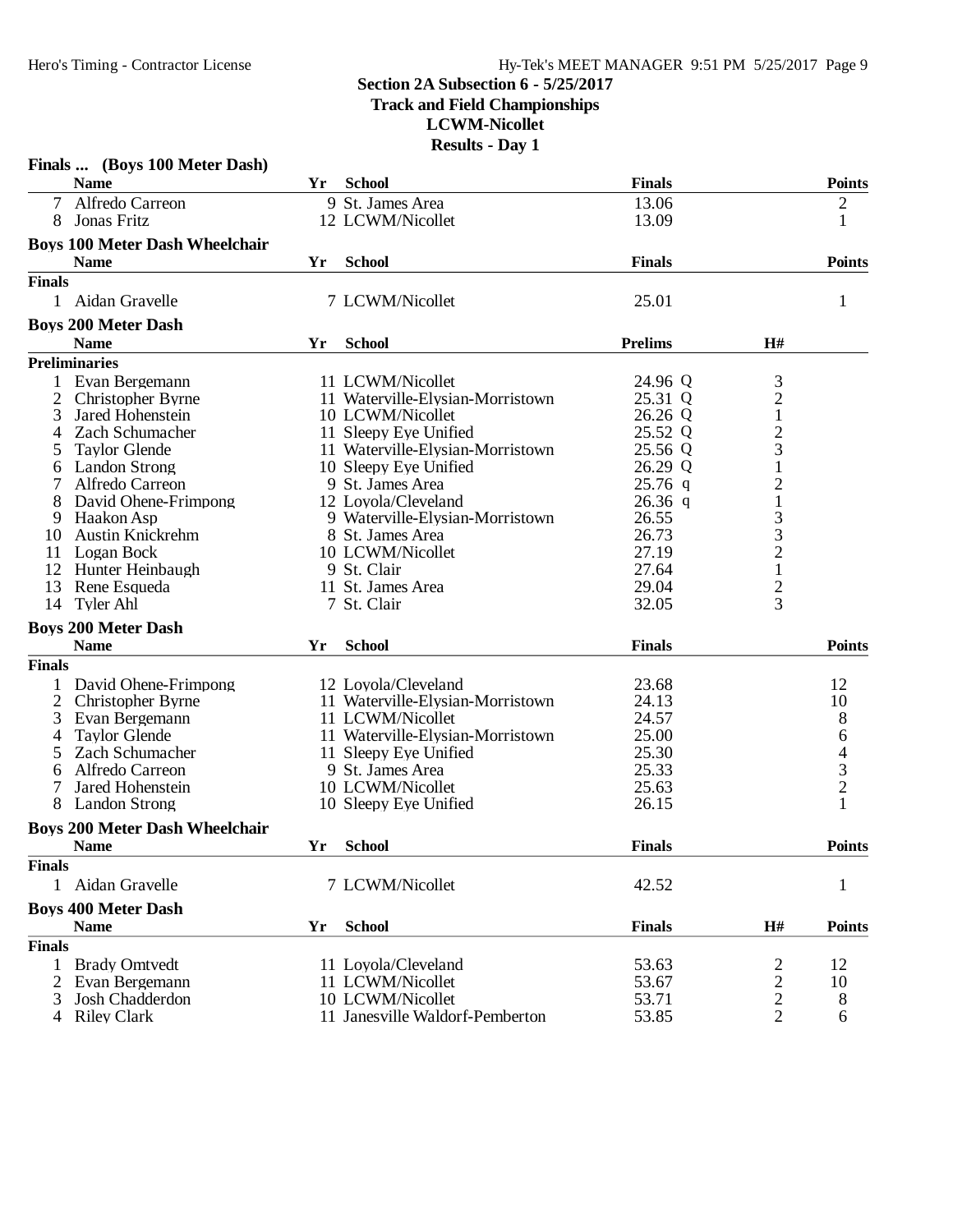**Track and Field Championships**

**LCWM-Nicollet**

**Results - Day 1**

|                | <b>Name</b>                              | Yr | <b>School</b>                    | <b>Finals</b> | H#                      | <b>Points</b>                                   |
|----------------|------------------------------------------|----|----------------------------------|---------------|-------------------------|-------------------------------------------------|
| 5              | James St. Peter                          |    | 12 Sleepy Eye Unified            | 56.98         | $\overline{2}$          | 4                                               |
| 6              | Lewis Becker                             |    | 11 Waterville-Elysian-Morristown | 58.08         | $\overline{c}$          |                                                 |
|                | Haakon Asp                               |    | 9 Waterville-Elysian-Morristown  | 58.59         | $\overline{c}$          | $\begin{array}{c} 3 \\ 2 \\ 1 \end{array}$      |
| 8              | Jarod Pavek                              |    | 10 Waterville-Elysian-Morristown | 59.34         | $\,1$                   |                                                 |
| 9              | Cole Benson                              |    | 12 Janesville Waldorf-Pemberton  | 59.90         | $\overline{c}$          |                                                 |
| 10             | Sam Germscheid                           |    | 9 LCWM/Nicollet                  | 1:00.87       | 1                       |                                                 |
| 11             | Ricardo Vite                             |    | 11 St. James Area                | 1:01.58       |                         |                                                 |
| 12             | Carter Daly                              |    | 9 St. Clair                      | 1:01.64       |                         |                                                 |
| 13             | <b>Mason Conroy</b>                      |    | 9 Loyola/Cleveland               | 1:04.17       | 1                       |                                                 |
| 14             | <b>MIchael Nett</b>                      |    | 10 St. James Area                | 1:05.28       | 1                       |                                                 |
| 15             | <b>Jesus Castro</b>                      |    | 10 St. James Area                | 1:10.48       | $\mathbf{1}$            |                                                 |
| $---$          | Joesph Rule                              |    | 8 St. Clair                      | <b>SCR</b>    |                         |                                                 |
|                |                                          |    |                                  |               |                         |                                                 |
|                | <b>Boys 800 Meter Run</b><br><b>Name</b> | Yr | <b>School</b>                    | <b>Finals</b> | H#                      | <b>Points</b>                                   |
| <b>Finals</b>  |                                          |    |                                  |               |                         |                                                 |
|                |                                          |    |                                  |               |                         |                                                 |
|                | Landon Javens                            |    | 11 Loyola/Cleveland              | 2:02.66       |                         | 12                                              |
| $\overline{c}$ | Seth Hartman                             |    | 12 LCWM/Nicollet                 | 2:03.80       |                         | 10                                              |
| 3              | Micah Rentschler                         |    | 10 Loyola/Cleveland              | 2:05.14       | 2 2 2 2 2 2 2           | 8                                               |
| 4              | Nelson Cuellar                           |    | 12 St. James Area                | 2:05.47       |                         | 6                                               |
| 5              | Jerrett Peterson                         |    | Fr Loyola/Cleveland              | 2:10.61       |                         |                                                 |
| 6              | Gage Baker                               |    | 10 St. Clair                     | 2:15.26       |                         | $\begin{array}{c} 4 \\ 3 \\ 2 \\ 1 \end{array}$ |
|                | Leo Tellez                               |    | 11 St. James Area                | 2:17.88       |                         |                                                 |
| 8              | Mauricio Vite                            |    | 9 St. James Area                 | 2:18.04       | $\mathbf{1}$            |                                                 |
| 9              | <b>Matthew VanHoudt</b>                  |    | 9 Waterville-Elysian-Morristown  | 2:18.18       | $\mathbf{1}$            |                                                 |
| 10             | Jayden Johnson                           |    | 10 LCWM/Nicollet                 | 2:18.18       | $\overline{\mathbf{c}}$ |                                                 |
| 11             | Marco Geyer                              |    | 10 Waterville-Elysian-Morristown | 2:18.69       | 1                       |                                                 |
| 12             | John Lynch                               |    | 8 St. Clair                      | 2:21.58       |                         |                                                 |
| 13             | Lucas Kruse                              |    | 9 St. Clair                      | 2:21.82       |                         |                                                 |
| 14             | Jackson Galler                           |    | 12 Waterville-Elysian-Morristown | 2:25.49       | 1                       |                                                 |
| 15             | Isaac Johnson                            |    | 9 Sleepy Eye Unified             | 2:26.26       | $\mathbf{1}$            |                                                 |
|                | <b>Boys 1600 Meter Run</b>               |    |                                  |               |                         |                                                 |
|                | <b>Name</b>                              | Yr | <b>School</b>                    | <b>Finals</b> |                         | Points                                          |
| <b>Finals</b>  |                                          |    |                                  |               |                         |                                                 |
| $\mathbf{1}$   | Seth Hartman                             |    | 12 LCWM/Nicollet                 | 4:42.05       |                         | 12                                              |
| 2              | <b>Brett Omtvedt</b>                     |    | 9 Loyola/Cleveland               | 4:53.51       |                         | 10                                              |
| 3              | <b>Chase Baker</b>                       |    | 9 St. Clair                      | 4:55.62       |                         | 8                                               |
| 4              | Troy Parulski                            |    | 9 St. James Area                 | 4:55.66       |                         | 6                                               |
| 5              | Jon Mans                                 |    | 9 LCWM/Nicollet                  | 5:00.45       |                         | 4                                               |
| 6              | Juan Castenada                           |    | 8 St. James Area                 | 5:10.03       |                         | 3                                               |
| 7              | <b>Jackson Miest</b>                     |    | 9 St. James Area                 | 5:16.28       |                         | $\overline{c}$                                  |
| 8              | Matthew VanHoudt                         |    | 9 Waterville-Elysian-Morristown  | 5:22.64       |                         | 1                                               |
| 9              | Brennan Houlihan                         |    | 8 Loyola/Cleveland               | 5:26.06       |                         |                                                 |
| 10             | Isaac Johnson                            |    | 9 Sleepy Eye Unified             | 5:36.84       |                         |                                                 |
| 11             | <b>Blake Steffensmeier</b>               |    | 9 Sleepy Eye Unified             | 5:37.45       |                         |                                                 |
| 12             | <b>Conner Andree</b>                     |    | 7 St. Clair                      | 5:39.26       |                         |                                                 |
| 13             | Cole Kokoschke                           |    | 9 Waterville-Elysian-Morristown  | 5:58.00       |                         |                                                 |
| 14             | Joshua Hagen                             |    | 8 Sleepy Eye Unified             | 6:21.40       |                         |                                                 |
|                |                                          |    |                                  |               |                         |                                                 |

## **Finals ... (Boys 400 Meter Dash)**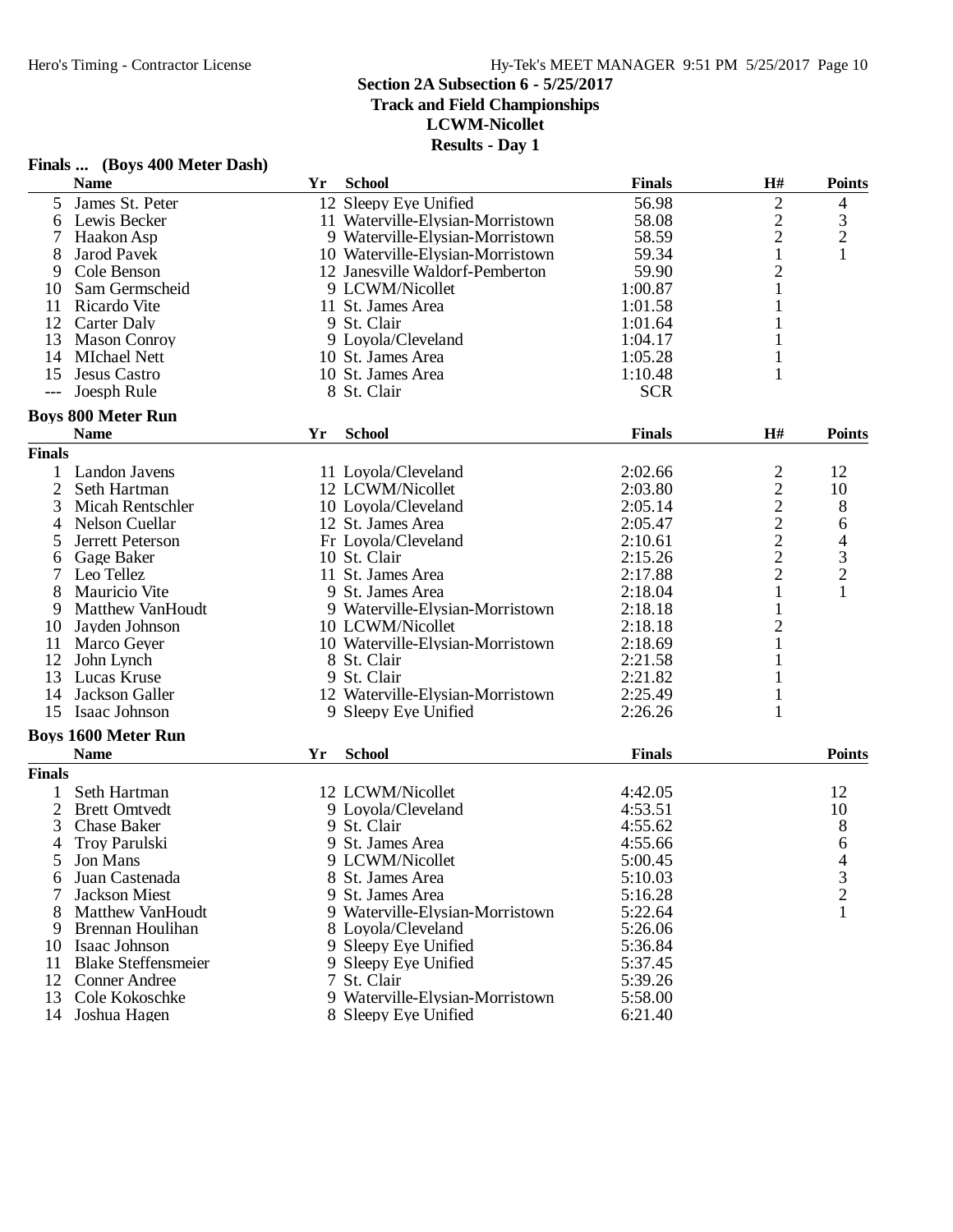### **Section 2A Subsection 6 - 5/25/2017 Track and Field Championships**

**LCWM-Nicollet**

|               | Finals  (Boys 1600 Meter Run) |    |                                  |                |                |                                            |
|---------------|-------------------------------|----|----------------------------------|----------------|----------------|--------------------------------------------|
|               | <b>Name</b>                   | Yr | <b>School</b>                    | <b>Finals</b>  |                | <b>Points</b>                              |
|               | 15 Zachary Borneke            |    | 7 St. Clair                      | 7:20.91        |                |                                            |
| $---$         | Jon Topete                    |    | 7 LCWM/Nicollet                  | <b>SCR</b>     |                |                                            |
|               | <b>Boys 3200 Meter Run</b>    |    |                                  |                |                |                                            |
|               | <b>Name</b>                   | Yr | <b>School</b>                    | <b>Finals</b>  |                | <b>Points</b>                              |
| <b>Finals</b> |                               |    |                                  |                |                |                                            |
| 1             | Lukas Pierson                 |    | 11 St. James Area                | 10:01.15       |                | 12                                         |
| 2             | Kaden Cameron                 |    | 11 Janesville Waldorf-Pemberton  | 10:18.51       |                | 10                                         |
| 3             | Mitch Johnstone               |    | 9 Loyola/Cleveland               | 10:25.94       |                | 8                                          |
| 4             | <b>Brett Omtvedt</b>          |    | 9 Loyola/Cleveland               | 10:47.97       |                | 6                                          |
| 5             | Seth Pierson                  |    | 9 St. James Area                 | 10:55.57       |                |                                            |
| 6             | Alex Knickrehm                |    | 10 St. James Area                | 11:10.25       |                | $\begin{array}{c} 4 \\ 3 \\ 2 \end{array}$ |
| 7             | <b>Chase Baker</b>            |    | 9 St. Clair                      | 11:43.95       |                |                                            |
| 8             | Evan Skinner                  |    | 11 Loyola/Cleveland              | 11:48.72       |                | 1                                          |
| 9             | Nathan Duis                   |    | 8 LCWM/Nicollet                  | 12:02.63       |                |                                            |
| 10            | <b>Conner Andree</b>          |    | 7 St. Clair                      | 12:09.63       |                |                                            |
| 11            | Josh Kruger                   |    | 11 LCWM/Nicollet                 | 12:26.32       |                |                                            |
| 12            | <b>Andrew Giefer</b>          |    | 11 LCWM/Nicollet                 | 12:53.04       |                |                                            |
| 13            | Joshua Hagen                  |    | 8 Sleepy Eye Unified             | 13:11.10       |                |                                            |
| 14            | Seth Lafrance                 |    | 9 Waterville-Elysian-Morristown  | 13:38.09       |                |                                            |
| 15            | Joey Fischer                  |    | 8 Sleepy Eye Unified             | 15:27.19       |                |                                            |
|               | <b>Boys 110 Meter Hurdles</b> |    |                                  |                |                |                                            |
|               | <b>Name</b>                   | Yr | <b>School</b>                    | <b>Prelims</b> | H#             |                                            |
|               | <b>Preliminaries</b>          |    |                                  |                |                |                                            |
| 1             | Logan Stock                   |    | 12 LCWM/Nicollet                 | 17.93 Q        | $\mathbf{1}$   |                                            |
| 2             | Brady Isebrand                |    | 12 LCWM/Nicollet                 | 18.04 Q        | $\overline{c}$ |                                            |
| 3             | <b>Bo Minske</b>              |    | 12 Waterville-Elysian-Morristown | 19.42 Q        | $\mathbf{1}$   |                                            |
| 4             | Payton Remiger                |    | 11 Loyola/Cleveland              | 20.40 Q        | $\overline{c}$ |                                            |
| 5             | Evan Case                     |    | 11 St. Clair                     | 20.20 q        | 1              |                                            |
| 6             | Isaac Huiras                  |    | 9 Sleepy Eye Unified             | $21.19$ q      | $\overline{c}$ |                                            |
| 7             | Cooper Thomez                 |    | 9 Loyola/Cleveland               | $22.25$ q      | $\mathbf{1}$   |                                            |
| 8             | Dylan Androli                 |    | 9 Waterville-Elysian-Morristown  | $23.23$ q      | $\mathbf{1}$   |                                            |
| $---$         | <b>Conner Drummer</b>         |    | 9 St. Clair                      | <b>DQ</b>      | $\overline{2}$ |                                            |
|               | <b>Boys 110 Meter Hurdles</b> |    |                                  |                |                |                                            |
|               | <b>Name</b>                   | Yr | <b>School</b>                    | <b>Finals</b>  |                | <b>Points</b>                              |
| <b>Finals</b> |                               |    |                                  |                |                |                                            |
| 1             | Logan Stock                   |    | 12 LCWM/Nicollet                 | 17.02          |                | 12                                         |
| 2             | Brady Isebrand                |    | 12 LCWM/Nicollet                 | 17.44          |                | 10                                         |
| 3             | <b>Bo</b> Minske              |    | 12 Waterville-Elysian-Morristown | 19.05          |                | $8\,$                                      |
| 4             | Evan Case                     |    | 11 St. Clair                     | 19.23          |                |                                            |
| 5             | Payton Remiger                |    | 11 Loyola/Cleveland              | 19.85          |                | $64$<br>3<br>2                             |
| 6             | Isaac Huiras                  |    | 9 Sleepy Eye Unified             | 20.23          |                |                                            |
| 7             | Cooper Thomez                 |    | 9 Loyola/Cleveland               | 21.90          |                |                                            |
| 8             | Dylan Androli                 |    | 9 Waterville-Elysian-Morristown  | 22.31          |                | 1                                          |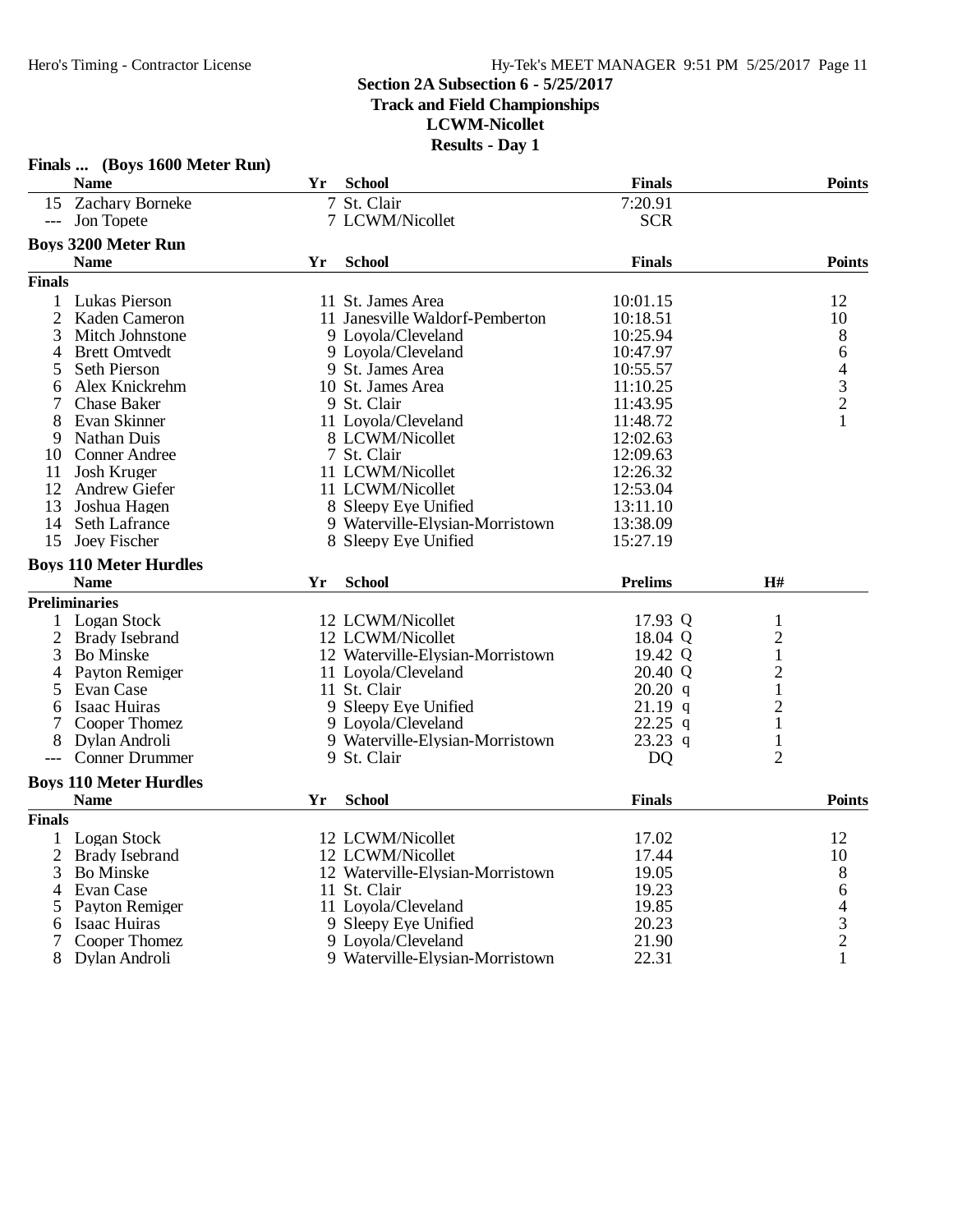### Hero's Timing - Contractor License Hy-Tek's MEET MANAGER 9:51 PM 5/25/2017 Page 12

### **Section 2A Subsection 6 - 5/25/2017**

## **Track and Field Championships**

**LCWM-Nicollet**

|  |  |  | <b>Boys 300 Meter Hurdles</b> |
|--|--|--|-------------------------------|
|--|--|--|-------------------------------|

| <b>Finals</b><br>12 St. Clair<br>42.56<br>2<br>12<br>1<br>Lucas Mortensen<br>$\overline{c}$<br>47.84<br>10<br>2<br>Payton Remiger<br>11 Loyola/Cleveland<br>$\overline{c}$<br>8<br>3<br>47.90<br>Evan Case<br>11 St. Clair<br>$\overline{c}$<br>9 St. James Area<br>48.34<br>Juan Luis Herrera<br>6<br>4<br>$\overline{c}$<br>48.74<br><b>Isaac Nelson</b><br>11 Sleepy Eye Unified<br>4<br>$\mathfrak{Z}$<br>James Sullivan<br>10 LCWM/Nicollet<br>48.80<br>1<br>6<br>$\overline{c}$<br>Miles Flack<br>7 LCWM/Nicollet<br>50.10<br>Nick Freisen<br>1<br>8<br>9 St. James Area<br>50.93<br>1<br>$\overline{\mathbf{c}}$<br>Isaac Huiras<br>9 Sleepy Eye Unified<br>51.70<br>9<br>$\overline{c}$<br>10<br><b>Conner Drummer</b><br>9 St. Clair<br>51.97<br>$\overline{c}$<br><b>Bo Minske</b><br>12 Waterville-Elysian-Morristown<br>11<br>52.61<br>55.03<br>1<br>12<br>Cooper Thomez<br>9 Loyola/Cleveland<br>13<br><b>Austin Roemhildt</b><br>11 Waterville-Elysian-Morristown<br>58.13<br>1<br>14<br>Cade Dudgeon<br>7 LCWM/Nicollet<br>58.63<br>Sam Orcutt<br>8 Loyola/Cleveland<br><b>SCR</b><br><b>Boys 4x100 Meter Relay</b><br><b>Points</b><br><b>Team</b><br><b>Relay</b><br><b>Finals</b><br><b>Finals</b><br>St. Clair<br>45.54<br>12<br>$\mathbf{1}$<br>1) Noah Schruin 10<br>2) Blake Storm 12<br>3) Lucas Mortensen 12<br>4) Mitchell Weber 11<br>Waterville-Elysian-Morristown<br>45.82<br>10<br>1) Ben Beedle 11<br>2) Tyson Voegele 12<br>3) Christopher Byrne 11<br>4) Jaden Taylor 9<br>8<br>48.26<br>Loyola/Cleveland<br>2) Hunter Westman 11<br>3) William Tauer 10<br>4) David Ohene-Frimpong 12<br>1) Luke Montgomery 11<br>4 LCWM/Nicollet<br>48.87<br>6<br>1) Carter Bock 12<br>2) Austin Gieseke 8<br>3) Aiden Begnaud 11<br>4) Jonas Fritz 12<br>51.08<br>St. James Area<br>4<br>5.<br>4) Hererra Juanluis 9<br>1) Alfredo Carreon 9<br>2) Bryant Gonzalez 9<br>3) Johnny Reim 9<br><b>Boys 4x200 Meter Relay</b><br><b>Points</b><br><b>Finals</b><br><b>Team</b><br><b>Relay</b><br><b>Finals</b><br>12<br>St. Clair<br>1:34.43<br>$\mathbf{1}$<br>1) Caleb Hall 12<br>2) Noah Schruin 10<br>3) Blake Storm 12<br>4) Mitchell Weber 11<br>2 LCWM/Nicollet<br>1:36.70<br>10<br>2) Jared Hohenstein 10<br>3) Josh Chadderdon 10<br>4) Evan Bergemann 11<br>1) Carter Bock 12<br>1:37.35<br>8<br>Waterville-Elysian-Morristown<br>2) Tyson Voegele 12<br>3) Christopher Byrne 11<br>1) Ben Beedle 11<br>4) Jaden Taylor 9<br>Sleepy Eye Unified<br>1:40.61<br>6<br>4<br>1) James St. Peter 12<br>2) Luke Miller 11<br>3) Zach Schumacher 11<br>4) Landon Strong 10<br>Janesville Waldorf-Pemberton<br>1:40.62<br>5.<br>4<br>2) Cole Benson 12<br>3) Braydon Johnson 11<br>1) Riley Clark 11<br>4) Jagger Ignaszewski 9<br>6 Loyola/Cleveland<br>1:44.67<br>3<br>3) Ben Cahalan 11<br>1) Luke Montgomery 11<br>2) Payton Remiger 11<br>4) Joey Zalusky 12<br>St. James Area<br>1:46.75<br>$\overline{c}$<br>7<br>1) Landon Malmgren 12<br>2) Bryant Gonzalez 9<br>3) Johnny Reim 9<br>4) Austin Knickrehm 8 | <b>Name</b> | Yr | <b>School</b> | <b>Finals</b> | H# | <b>Points</b> |
|--------------------------------------------------------------------------------------------------------------------------------------------------------------------------------------------------------------------------------------------------------------------------------------------------------------------------------------------------------------------------------------------------------------------------------------------------------------------------------------------------------------------------------------------------------------------------------------------------------------------------------------------------------------------------------------------------------------------------------------------------------------------------------------------------------------------------------------------------------------------------------------------------------------------------------------------------------------------------------------------------------------------------------------------------------------------------------------------------------------------------------------------------------------------------------------------------------------------------------------------------------------------------------------------------------------------------------------------------------------------------------------------------------------------------------------------------------------------------------------------------------------------------------------------------------------------------------------------------------------------------------------------------------------------------------------------------------------------------------------------------------------------------------------------------------------------------------------------------------------------------------------------------------------------------------------------------------------------------------------------------------------------------------------------------------------------------------------------------------------------------------------------------------------------------------------------------------------------------------------------------------------------------------------------------------------------------------------------------------------------------------------------------------------------------------------------------------------------------------------------------------------------------------------------------------------------------------------------------------------------------------------------------------------------------------------------------------------------------------------------------------------------------------------------------------------------------------------------------------------------------------------------------------------------------------------------------------------------------------------------------------------------------------------|-------------|----|---------------|---------------|----|---------------|
|                                                                                                                                                                                                                                                                                                                                                                                                                                                                                                                                                                                                                                                                                                                                                                                                                                                                                                                                                                                                                                                                                                                                                                                                                                                                                                                                                                                                                                                                                                                                                                                                                                                                                                                                                                                                                                                                                                                                                                                                                                                                                                                                                                                                                                                                                                                                                                                                                                                                                                                                                                                                                                                                                                                                                                                                                                                                                                                                                                                                                                      |             |    |               |               |    |               |
|                                                                                                                                                                                                                                                                                                                                                                                                                                                                                                                                                                                                                                                                                                                                                                                                                                                                                                                                                                                                                                                                                                                                                                                                                                                                                                                                                                                                                                                                                                                                                                                                                                                                                                                                                                                                                                                                                                                                                                                                                                                                                                                                                                                                                                                                                                                                                                                                                                                                                                                                                                                                                                                                                                                                                                                                                                                                                                                                                                                                                                      |             |    |               |               |    |               |
|                                                                                                                                                                                                                                                                                                                                                                                                                                                                                                                                                                                                                                                                                                                                                                                                                                                                                                                                                                                                                                                                                                                                                                                                                                                                                                                                                                                                                                                                                                                                                                                                                                                                                                                                                                                                                                                                                                                                                                                                                                                                                                                                                                                                                                                                                                                                                                                                                                                                                                                                                                                                                                                                                                                                                                                                                                                                                                                                                                                                                                      |             |    |               |               |    |               |
|                                                                                                                                                                                                                                                                                                                                                                                                                                                                                                                                                                                                                                                                                                                                                                                                                                                                                                                                                                                                                                                                                                                                                                                                                                                                                                                                                                                                                                                                                                                                                                                                                                                                                                                                                                                                                                                                                                                                                                                                                                                                                                                                                                                                                                                                                                                                                                                                                                                                                                                                                                                                                                                                                                                                                                                                                                                                                                                                                                                                                                      |             |    |               |               |    |               |
|                                                                                                                                                                                                                                                                                                                                                                                                                                                                                                                                                                                                                                                                                                                                                                                                                                                                                                                                                                                                                                                                                                                                                                                                                                                                                                                                                                                                                                                                                                                                                                                                                                                                                                                                                                                                                                                                                                                                                                                                                                                                                                                                                                                                                                                                                                                                                                                                                                                                                                                                                                                                                                                                                                                                                                                                                                                                                                                                                                                                                                      |             |    |               |               |    |               |
|                                                                                                                                                                                                                                                                                                                                                                                                                                                                                                                                                                                                                                                                                                                                                                                                                                                                                                                                                                                                                                                                                                                                                                                                                                                                                                                                                                                                                                                                                                                                                                                                                                                                                                                                                                                                                                                                                                                                                                                                                                                                                                                                                                                                                                                                                                                                                                                                                                                                                                                                                                                                                                                                                                                                                                                                                                                                                                                                                                                                                                      |             |    |               |               |    |               |
|                                                                                                                                                                                                                                                                                                                                                                                                                                                                                                                                                                                                                                                                                                                                                                                                                                                                                                                                                                                                                                                                                                                                                                                                                                                                                                                                                                                                                                                                                                                                                                                                                                                                                                                                                                                                                                                                                                                                                                                                                                                                                                                                                                                                                                                                                                                                                                                                                                                                                                                                                                                                                                                                                                                                                                                                                                                                                                                                                                                                                                      |             |    |               |               |    |               |
|                                                                                                                                                                                                                                                                                                                                                                                                                                                                                                                                                                                                                                                                                                                                                                                                                                                                                                                                                                                                                                                                                                                                                                                                                                                                                                                                                                                                                                                                                                                                                                                                                                                                                                                                                                                                                                                                                                                                                                                                                                                                                                                                                                                                                                                                                                                                                                                                                                                                                                                                                                                                                                                                                                                                                                                                                                                                                                                                                                                                                                      |             |    |               |               |    |               |
|                                                                                                                                                                                                                                                                                                                                                                                                                                                                                                                                                                                                                                                                                                                                                                                                                                                                                                                                                                                                                                                                                                                                                                                                                                                                                                                                                                                                                                                                                                                                                                                                                                                                                                                                                                                                                                                                                                                                                                                                                                                                                                                                                                                                                                                                                                                                                                                                                                                                                                                                                                                                                                                                                                                                                                                                                                                                                                                                                                                                                                      |             |    |               |               |    |               |
|                                                                                                                                                                                                                                                                                                                                                                                                                                                                                                                                                                                                                                                                                                                                                                                                                                                                                                                                                                                                                                                                                                                                                                                                                                                                                                                                                                                                                                                                                                                                                                                                                                                                                                                                                                                                                                                                                                                                                                                                                                                                                                                                                                                                                                                                                                                                                                                                                                                                                                                                                                                                                                                                                                                                                                                                                                                                                                                                                                                                                                      |             |    |               |               |    |               |
|                                                                                                                                                                                                                                                                                                                                                                                                                                                                                                                                                                                                                                                                                                                                                                                                                                                                                                                                                                                                                                                                                                                                                                                                                                                                                                                                                                                                                                                                                                                                                                                                                                                                                                                                                                                                                                                                                                                                                                                                                                                                                                                                                                                                                                                                                                                                                                                                                                                                                                                                                                                                                                                                                                                                                                                                                                                                                                                                                                                                                                      |             |    |               |               |    |               |
|                                                                                                                                                                                                                                                                                                                                                                                                                                                                                                                                                                                                                                                                                                                                                                                                                                                                                                                                                                                                                                                                                                                                                                                                                                                                                                                                                                                                                                                                                                                                                                                                                                                                                                                                                                                                                                                                                                                                                                                                                                                                                                                                                                                                                                                                                                                                                                                                                                                                                                                                                                                                                                                                                                                                                                                                                                                                                                                                                                                                                                      |             |    |               |               |    |               |
|                                                                                                                                                                                                                                                                                                                                                                                                                                                                                                                                                                                                                                                                                                                                                                                                                                                                                                                                                                                                                                                                                                                                                                                                                                                                                                                                                                                                                                                                                                                                                                                                                                                                                                                                                                                                                                                                                                                                                                                                                                                                                                                                                                                                                                                                                                                                                                                                                                                                                                                                                                                                                                                                                                                                                                                                                                                                                                                                                                                                                                      |             |    |               |               |    |               |
|                                                                                                                                                                                                                                                                                                                                                                                                                                                                                                                                                                                                                                                                                                                                                                                                                                                                                                                                                                                                                                                                                                                                                                                                                                                                                                                                                                                                                                                                                                                                                                                                                                                                                                                                                                                                                                                                                                                                                                                                                                                                                                                                                                                                                                                                                                                                                                                                                                                                                                                                                                                                                                                                                                                                                                                                                                                                                                                                                                                                                                      |             |    |               |               |    |               |
|                                                                                                                                                                                                                                                                                                                                                                                                                                                                                                                                                                                                                                                                                                                                                                                                                                                                                                                                                                                                                                                                                                                                                                                                                                                                                                                                                                                                                                                                                                                                                                                                                                                                                                                                                                                                                                                                                                                                                                                                                                                                                                                                                                                                                                                                                                                                                                                                                                                                                                                                                                                                                                                                                                                                                                                                                                                                                                                                                                                                                                      |             |    |               |               |    |               |
|                                                                                                                                                                                                                                                                                                                                                                                                                                                                                                                                                                                                                                                                                                                                                                                                                                                                                                                                                                                                                                                                                                                                                                                                                                                                                                                                                                                                                                                                                                                                                                                                                                                                                                                                                                                                                                                                                                                                                                                                                                                                                                                                                                                                                                                                                                                                                                                                                                                                                                                                                                                                                                                                                                                                                                                                                                                                                                                                                                                                                                      |             |    |               |               |    |               |
|                                                                                                                                                                                                                                                                                                                                                                                                                                                                                                                                                                                                                                                                                                                                                                                                                                                                                                                                                                                                                                                                                                                                                                                                                                                                                                                                                                                                                                                                                                                                                                                                                                                                                                                                                                                                                                                                                                                                                                                                                                                                                                                                                                                                                                                                                                                                                                                                                                                                                                                                                                                                                                                                                                                                                                                                                                                                                                                                                                                                                                      |             |    |               |               |    |               |
|                                                                                                                                                                                                                                                                                                                                                                                                                                                                                                                                                                                                                                                                                                                                                                                                                                                                                                                                                                                                                                                                                                                                                                                                                                                                                                                                                                                                                                                                                                                                                                                                                                                                                                                                                                                                                                                                                                                                                                                                                                                                                                                                                                                                                                                                                                                                                                                                                                                                                                                                                                                                                                                                                                                                                                                                                                                                                                                                                                                                                                      |             |    |               |               |    |               |
|                                                                                                                                                                                                                                                                                                                                                                                                                                                                                                                                                                                                                                                                                                                                                                                                                                                                                                                                                                                                                                                                                                                                                                                                                                                                                                                                                                                                                                                                                                                                                                                                                                                                                                                                                                                                                                                                                                                                                                                                                                                                                                                                                                                                                                                                                                                                                                                                                                                                                                                                                                                                                                                                                                                                                                                                                                                                                                                                                                                                                                      |             |    |               |               |    |               |
|                                                                                                                                                                                                                                                                                                                                                                                                                                                                                                                                                                                                                                                                                                                                                                                                                                                                                                                                                                                                                                                                                                                                                                                                                                                                                                                                                                                                                                                                                                                                                                                                                                                                                                                                                                                                                                                                                                                                                                                                                                                                                                                                                                                                                                                                                                                                                                                                                                                                                                                                                                                                                                                                                                                                                                                                                                                                                                                                                                                                                                      |             |    |               |               |    |               |
|                                                                                                                                                                                                                                                                                                                                                                                                                                                                                                                                                                                                                                                                                                                                                                                                                                                                                                                                                                                                                                                                                                                                                                                                                                                                                                                                                                                                                                                                                                                                                                                                                                                                                                                                                                                                                                                                                                                                                                                                                                                                                                                                                                                                                                                                                                                                                                                                                                                                                                                                                                                                                                                                                                                                                                                                                                                                                                                                                                                                                                      |             |    |               |               |    |               |
|                                                                                                                                                                                                                                                                                                                                                                                                                                                                                                                                                                                                                                                                                                                                                                                                                                                                                                                                                                                                                                                                                                                                                                                                                                                                                                                                                                                                                                                                                                                                                                                                                                                                                                                                                                                                                                                                                                                                                                                                                                                                                                                                                                                                                                                                                                                                                                                                                                                                                                                                                                                                                                                                                                                                                                                                                                                                                                                                                                                                                                      |             |    |               |               |    |               |
|                                                                                                                                                                                                                                                                                                                                                                                                                                                                                                                                                                                                                                                                                                                                                                                                                                                                                                                                                                                                                                                                                                                                                                                                                                                                                                                                                                                                                                                                                                                                                                                                                                                                                                                                                                                                                                                                                                                                                                                                                                                                                                                                                                                                                                                                                                                                                                                                                                                                                                                                                                                                                                                                                                                                                                                                                                                                                                                                                                                                                                      |             |    |               |               |    |               |
|                                                                                                                                                                                                                                                                                                                                                                                                                                                                                                                                                                                                                                                                                                                                                                                                                                                                                                                                                                                                                                                                                                                                                                                                                                                                                                                                                                                                                                                                                                                                                                                                                                                                                                                                                                                                                                                                                                                                                                                                                                                                                                                                                                                                                                                                                                                                                                                                                                                                                                                                                                                                                                                                                                                                                                                                                                                                                                                                                                                                                                      |             |    |               |               |    |               |
|                                                                                                                                                                                                                                                                                                                                                                                                                                                                                                                                                                                                                                                                                                                                                                                                                                                                                                                                                                                                                                                                                                                                                                                                                                                                                                                                                                                                                                                                                                                                                                                                                                                                                                                                                                                                                                                                                                                                                                                                                                                                                                                                                                                                                                                                                                                                                                                                                                                                                                                                                                                                                                                                                                                                                                                                                                                                                                                                                                                                                                      |             |    |               |               |    |               |
|                                                                                                                                                                                                                                                                                                                                                                                                                                                                                                                                                                                                                                                                                                                                                                                                                                                                                                                                                                                                                                                                                                                                                                                                                                                                                                                                                                                                                                                                                                                                                                                                                                                                                                                                                                                                                                                                                                                                                                                                                                                                                                                                                                                                                                                                                                                                                                                                                                                                                                                                                                                                                                                                                                                                                                                                                                                                                                                                                                                                                                      |             |    |               |               |    |               |
|                                                                                                                                                                                                                                                                                                                                                                                                                                                                                                                                                                                                                                                                                                                                                                                                                                                                                                                                                                                                                                                                                                                                                                                                                                                                                                                                                                                                                                                                                                                                                                                                                                                                                                                                                                                                                                                                                                                                                                                                                                                                                                                                                                                                                                                                                                                                                                                                                                                                                                                                                                                                                                                                                                                                                                                                                                                                                                                                                                                                                                      |             |    |               |               |    |               |
|                                                                                                                                                                                                                                                                                                                                                                                                                                                                                                                                                                                                                                                                                                                                                                                                                                                                                                                                                                                                                                                                                                                                                                                                                                                                                                                                                                                                                                                                                                                                                                                                                                                                                                                                                                                                                                                                                                                                                                                                                                                                                                                                                                                                                                                                                                                                                                                                                                                                                                                                                                                                                                                                                                                                                                                                                                                                                                                                                                                                                                      |             |    |               |               |    |               |
|                                                                                                                                                                                                                                                                                                                                                                                                                                                                                                                                                                                                                                                                                                                                                                                                                                                                                                                                                                                                                                                                                                                                                                                                                                                                                                                                                                                                                                                                                                                                                                                                                                                                                                                                                                                                                                                                                                                                                                                                                                                                                                                                                                                                                                                                                                                                                                                                                                                                                                                                                                                                                                                                                                                                                                                                                                                                                                                                                                                                                                      |             |    |               |               |    |               |
|                                                                                                                                                                                                                                                                                                                                                                                                                                                                                                                                                                                                                                                                                                                                                                                                                                                                                                                                                                                                                                                                                                                                                                                                                                                                                                                                                                                                                                                                                                                                                                                                                                                                                                                                                                                                                                                                                                                                                                                                                                                                                                                                                                                                                                                                                                                                                                                                                                                                                                                                                                                                                                                                                                                                                                                                                                                                                                                                                                                                                                      |             |    |               |               |    |               |
|                                                                                                                                                                                                                                                                                                                                                                                                                                                                                                                                                                                                                                                                                                                                                                                                                                                                                                                                                                                                                                                                                                                                                                                                                                                                                                                                                                                                                                                                                                                                                                                                                                                                                                                                                                                                                                                                                                                                                                                                                                                                                                                                                                                                                                                                                                                                                                                                                                                                                                                                                                                                                                                                                                                                                                                                                                                                                                                                                                                                                                      |             |    |               |               |    |               |
|                                                                                                                                                                                                                                                                                                                                                                                                                                                                                                                                                                                                                                                                                                                                                                                                                                                                                                                                                                                                                                                                                                                                                                                                                                                                                                                                                                                                                                                                                                                                                                                                                                                                                                                                                                                                                                                                                                                                                                                                                                                                                                                                                                                                                                                                                                                                                                                                                                                                                                                                                                                                                                                                                                                                                                                                                                                                                                                                                                                                                                      |             |    |               |               |    |               |
|                                                                                                                                                                                                                                                                                                                                                                                                                                                                                                                                                                                                                                                                                                                                                                                                                                                                                                                                                                                                                                                                                                                                                                                                                                                                                                                                                                                                                                                                                                                                                                                                                                                                                                                                                                                                                                                                                                                                                                                                                                                                                                                                                                                                                                                                                                                                                                                                                                                                                                                                                                                                                                                                                                                                                                                                                                                                                                                                                                                                                                      |             |    |               |               |    |               |
|                                                                                                                                                                                                                                                                                                                                                                                                                                                                                                                                                                                                                                                                                                                                                                                                                                                                                                                                                                                                                                                                                                                                                                                                                                                                                                                                                                                                                                                                                                                                                                                                                                                                                                                                                                                                                                                                                                                                                                                                                                                                                                                                                                                                                                                                                                                                                                                                                                                                                                                                                                                                                                                                                                                                                                                                                                                                                                                                                                                                                                      |             |    |               |               |    |               |
|                                                                                                                                                                                                                                                                                                                                                                                                                                                                                                                                                                                                                                                                                                                                                                                                                                                                                                                                                                                                                                                                                                                                                                                                                                                                                                                                                                                                                                                                                                                                                                                                                                                                                                                                                                                                                                                                                                                                                                                                                                                                                                                                                                                                                                                                                                                                                                                                                                                                                                                                                                                                                                                                                                                                                                                                                                                                                                                                                                                                                                      |             |    |               |               |    |               |
|                                                                                                                                                                                                                                                                                                                                                                                                                                                                                                                                                                                                                                                                                                                                                                                                                                                                                                                                                                                                                                                                                                                                                                                                                                                                                                                                                                                                                                                                                                                                                                                                                                                                                                                                                                                                                                                                                                                                                                                                                                                                                                                                                                                                                                                                                                                                                                                                                                                                                                                                                                                                                                                                                                                                                                                                                                                                                                                                                                                                                                      |             |    |               |               |    |               |
|                                                                                                                                                                                                                                                                                                                                                                                                                                                                                                                                                                                                                                                                                                                                                                                                                                                                                                                                                                                                                                                                                                                                                                                                                                                                                                                                                                                                                                                                                                                                                                                                                                                                                                                                                                                                                                                                                                                                                                                                                                                                                                                                                                                                                                                                                                                                                                                                                                                                                                                                                                                                                                                                                                                                                                                                                                                                                                                                                                                                                                      |             |    |               |               |    |               |
|                                                                                                                                                                                                                                                                                                                                                                                                                                                                                                                                                                                                                                                                                                                                                                                                                                                                                                                                                                                                                                                                                                                                                                                                                                                                                                                                                                                                                                                                                                                                                                                                                                                                                                                                                                                                                                                                                                                                                                                                                                                                                                                                                                                                                                                                                                                                                                                                                                                                                                                                                                                                                                                                                                                                                                                                                                                                                                                                                                                                                                      |             |    |               |               |    |               |
|                                                                                                                                                                                                                                                                                                                                                                                                                                                                                                                                                                                                                                                                                                                                                                                                                                                                                                                                                                                                                                                                                                                                                                                                                                                                                                                                                                                                                                                                                                                                                                                                                                                                                                                                                                                                                                                                                                                                                                                                                                                                                                                                                                                                                                                                                                                                                                                                                                                                                                                                                                                                                                                                                                                                                                                                                                                                                                                                                                                                                                      |             |    |               |               |    |               |
|                                                                                                                                                                                                                                                                                                                                                                                                                                                                                                                                                                                                                                                                                                                                                                                                                                                                                                                                                                                                                                                                                                                                                                                                                                                                                                                                                                                                                                                                                                                                                                                                                                                                                                                                                                                                                                                                                                                                                                                                                                                                                                                                                                                                                                                                                                                                                                                                                                                                                                                                                                                                                                                                                                                                                                                                                                                                                                                                                                                                                                      |             |    |               |               |    |               |
|                                                                                                                                                                                                                                                                                                                                                                                                                                                                                                                                                                                                                                                                                                                                                                                                                                                                                                                                                                                                                                                                                                                                                                                                                                                                                                                                                                                                                                                                                                                                                                                                                                                                                                                                                                                                                                                                                                                                                                                                                                                                                                                                                                                                                                                                                                                                                                                                                                                                                                                                                                                                                                                                                                                                                                                                                                                                                                                                                                                                                                      |             |    |               |               |    |               |
|                                                                                                                                                                                                                                                                                                                                                                                                                                                                                                                                                                                                                                                                                                                                                                                                                                                                                                                                                                                                                                                                                                                                                                                                                                                                                                                                                                                                                                                                                                                                                                                                                                                                                                                                                                                                                                                                                                                                                                                                                                                                                                                                                                                                                                                                                                                                                                                                                                                                                                                                                                                                                                                                                                                                                                                                                                                                                                                                                                                                                                      |             |    |               |               |    |               |
|                                                                                                                                                                                                                                                                                                                                                                                                                                                                                                                                                                                                                                                                                                                                                                                                                                                                                                                                                                                                                                                                                                                                                                                                                                                                                                                                                                                                                                                                                                                                                                                                                                                                                                                                                                                                                                                                                                                                                                                                                                                                                                                                                                                                                                                                                                                                                                                                                                                                                                                                                                                                                                                                                                                                                                                                                                                                                                                                                                                                                                      |             |    |               |               |    |               |
|                                                                                                                                                                                                                                                                                                                                                                                                                                                                                                                                                                                                                                                                                                                                                                                                                                                                                                                                                                                                                                                                                                                                                                                                                                                                                                                                                                                                                                                                                                                                                                                                                                                                                                                                                                                                                                                                                                                                                                                                                                                                                                                                                                                                                                                                                                                                                                                                                                                                                                                                                                                                                                                                                                                                                                                                                                                                                                                                                                                                                                      |             |    |               |               |    |               |
|                                                                                                                                                                                                                                                                                                                                                                                                                                                                                                                                                                                                                                                                                                                                                                                                                                                                                                                                                                                                                                                                                                                                                                                                                                                                                                                                                                                                                                                                                                                                                                                                                                                                                                                                                                                                                                                                                                                                                                                                                                                                                                                                                                                                                                                                                                                                                                                                                                                                                                                                                                                                                                                                                                                                                                                                                                                                                                                                                                                                                                      |             |    |               |               |    |               |
|                                                                                                                                                                                                                                                                                                                                                                                                                                                                                                                                                                                                                                                                                                                                                                                                                                                                                                                                                                                                                                                                                                                                                                                                                                                                                                                                                                                                                                                                                                                                                                                                                                                                                                                                                                                                                                                                                                                                                                                                                                                                                                                                                                                                                                                                                                                                                                                                                                                                                                                                                                                                                                                                                                                                                                                                                                                                                                                                                                                                                                      |             |    |               |               |    |               |
|                                                                                                                                                                                                                                                                                                                                                                                                                                                                                                                                                                                                                                                                                                                                                                                                                                                                                                                                                                                                                                                                                                                                                                                                                                                                                                                                                                                                                                                                                                                                                                                                                                                                                                                                                                                                                                                                                                                                                                                                                                                                                                                                                                                                                                                                                                                                                                                                                                                                                                                                                                                                                                                                                                                                                                                                                                                                                                                                                                                                                                      |             |    |               |               |    |               |
|                                                                                                                                                                                                                                                                                                                                                                                                                                                                                                                                                                                                                                                                                                                                                                                                                                                                                                                                                                                                                                                                                                                                                                                                                                                                                                                                                                                                                                                                                                                                                                                                                                                                                                                                                                                                                                                                                                                                                                                                                                                                                                                                                                                                                                                                                                                                                                                                                                                                                                                                                                                                                                                                                                                                                                                                                                                                                                                                                                                                                                      |             |    |               |               |    |               |
|                                                                                                                                                                                                                                                                                                                                                                                                                                                                                                                                                                                                                                                                                                                                                                                                                                                                                                                                                                                                                                                                                                                                                                                                                                                                                                                                                                                                                                                                                                                                                                                                                                                                                                                                                                                                                                                                                                                                                                                                                                                                                                                                                                                                                                                                                                                                                                                                                                                                                                                                                                                                                                                                                                                                                                                                                                                                                                                                                                                                                                      |             |    |               |               |    |               |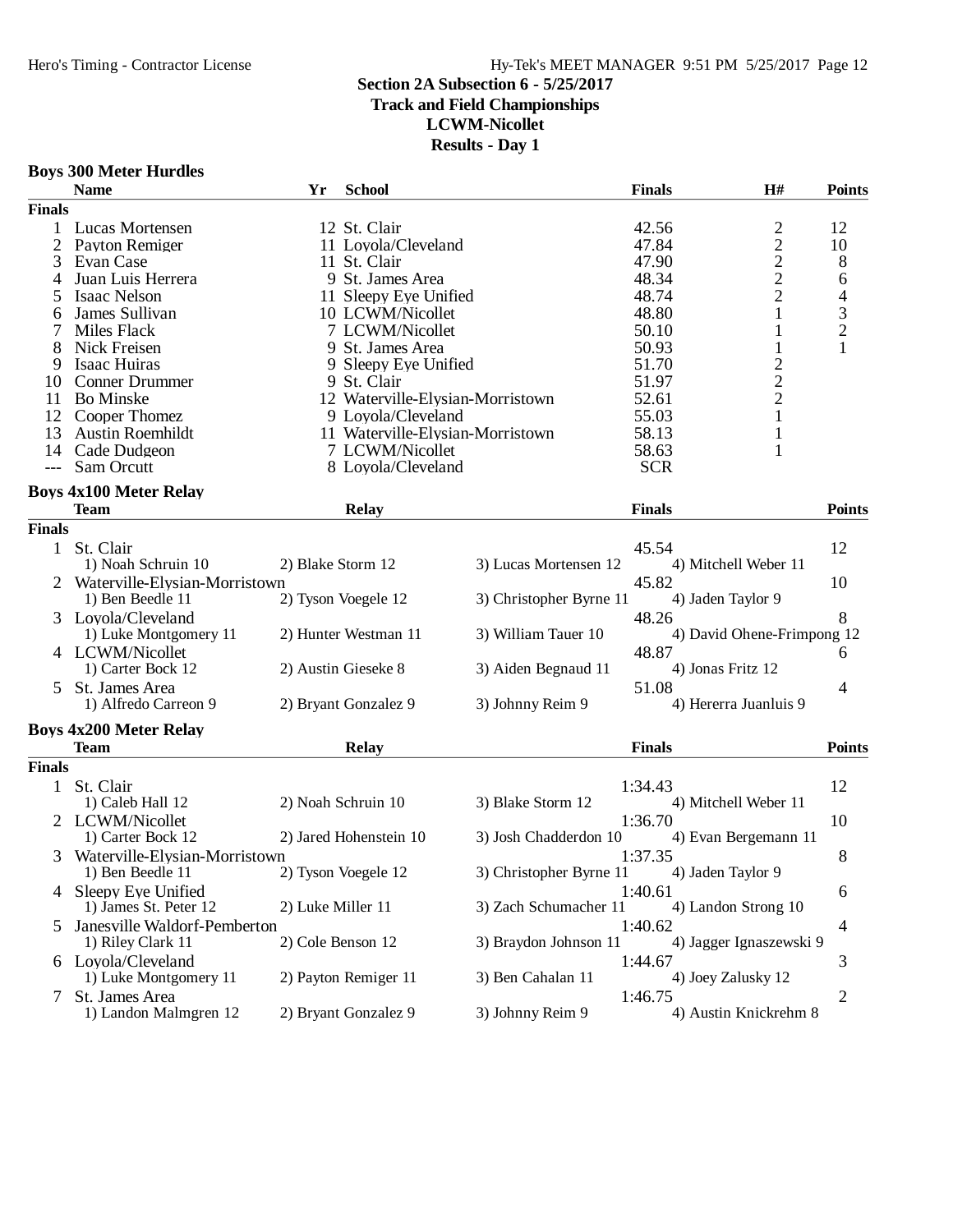## Hero's Timing - Contractor License Hy-Tek's MEET MANAGER 9:51 PM 5/25/2017 Page 13

### **Section 2A Subsection 6 - 5/25/2017 Track and Field Championships**

**LCWM-Nicollet Results - Day 1**

### **Boys 4x400 Meter Relay**

|               | <b>Team</b>                     | <b>Relay</b>                     |                         | <b>Finals</b> |                           | <b>Points</b>  |
|---------------|---------------------------------|----------------------------------|-------------------------|---------------|---------------------------|----------------|
| <b>Finals</b> |                                 |                                  |                         |               |                           |                |
| $\mathbf{1}$  | St. Clair                       |                                  |                         | 3:33.30       |                           | 12             |
|               | 1) Caleb Hall 12                | 2) Noah Schruin 10               | 3) Lucas Mortensen 12   |               | 4) Blake Storm 12         |                |
|               | 2 Loyola/Cleveland              |                                  |                         | 3:37.32       |                           | 10             |
|               | 1) Brady Omtvedt 11             | 2) Micah Rentschler 10           | 3) Joey Zalusky 12      |               | 4) Landon Javens 11       |                |
|               | 3 LCWM/Nicollet                 |                                  |                         | 3:45.36       |                           | 8              |
|               | 1) Josh Chadderdon 10           | 2) Jared Hohenstein 10           | 3) Seth Hartman 12      |               | 4) Logan Stock 12         |                |
|               | 4 Waterville-Elysian-Morristown |                                  |                         | 3:46.74       |                           | 6              |
|               | 1) Haakon Asp 9                 | 2) Lewis Becker 11               | 3) Jarod Pavek 10       |               | 4) Ben Beedle 11          |                |
| 5             | Sleepy Eye Unified              |                                  |                         | 3:48.30       |                           | 4              |
|               | 1) James St. Peter 12           | 2) Luke Miller 11                | 3) Zach Schumacher 11   |               | 4) Isaac Nelson 11        |                |
|               | Janesville Waldorf-Pemberton    |                                  |                         | 3:55.75       |                           | 3              |
|               | 1) Riley Clark 11               | 2) Cole Benson 12                | 3) Braydon Johnson 11   |               | 4) Kaden Cameron 11       |                |
|               | St. James Area                  |                                  |                         | 4:08.71       |                           | $\overline{2}$ |
|               | 1) Landon Malmgren 12           | 2) MIchael Nett 10               | 3) Troy Parulski 9      |               | 4) Mauricio Vite 9        |                |
|               | <b>Boys 4x800 Meter Relay</b>   |                                  |                         |               |                           |                |
|               | <b>Team</b>                     | <b>Relay</b>                     |                         | <b>Finals</b> |                           | <b>Points</b>  |
| <b>Finals</b> |                                 |                                  |                         |               |                           |                |
|               | 1 Loyola/Cleveland              |                                  |                         | 8:34.52       |                           | 12             |
|               | 1) Brady Omtvedt 11             | 2) Micah Rentschler 10           | 3) Joey Zalusky 12      |               | 4) Landon Javens 11       |                |
|               | 2 St. James Area                |                                  |                         | 8:46.51       |                           | 10             |
|               | 1) Leo Tellez 11                | 2) Lukas Pierson 11              | 3) Landon Malmgren 12   |               | 4) Jose Nelson Cuellar 12 |                |
|               | Waterville-Elysian-Morristown   |                                  |                         | 9:29.80       |                           | 8              |
|               | 1) Lewis Becker 11              | 2) Marco Geyer 10                | 3) Jarod Pavek 10       |               | 4) Jackson Galler 12      |                |
|               | Janesville Waldorf-Pemberton    |                                  |                         | 9:42.99       |                           | 6              |
|               | 1) Kaden Cameron 11             | 2) Braydon Johnson 11            | 3) Jagger Ignaszewski 9 |               | 4) Jacob Cahill 8         |                |
| 5             | St. Clair                       |                                  |                         | 10:01.94      |                           | 4              |
|               | 1) Lucas Kruse 9                | 2) Carter Daly 9                 | 3) Logan Marzinske 8    |               | 4) John Lynch 8           |                |
|               | 6 LCWM/Nicollet                 |                                  |                         | 10:06.07      |                           | 3              |
|               | 1) Jayden Johnson 10            | 2) Jon Mans 9                    | 3) Nathan Duis 8        |               | 4) Miles Flack 7          |                |
|               | <b>Boys High Jump</b>           |                                  |                         |               |                           |                |
|               | <b>Name</b>                     | <b>School</b><br>Yr              |                         | <b>Finals</b> |                           | <b>Points</b>  |
| <b>Finals</b> |                                 |                                  |                         |               |                           |                |
|               | Hunter Westman                  | 11 Loyola/Cleveland              |                         | $5 - 10.00$   |                           | 12             |
|               | <b>Tyson Voegele</b>            | 12 Waterville-Elysian-Morristown |                         | 5-08.00       |                           | 10             |
| 3             | James Sullivan                  | 10 LCWM/Nicollet                 |                         | 5-06.00       |                           | 8              |
| 4             | <b>Landon Strong</b>            | 10 Sleepy Eye Unified            |                         | 5-04.00       |                           | 6              |
|               | Taylor Glende                   | 11 Waterville-Elysian-Morristown |                         | 5-04.00       |                           | 4              |
|               | Juan Luis Herrera               | 9 St. James Area                 |                         | 5-02.00       |                           | 3              |
|               | Logan Sullivan                  | 9 LCWM/Nicollet                  |                         | 5-02.00       |                           | $\overline{c}$ |
|               | Gage Baker                      | 10 St. Clair                     |                         | 5-00.00       |                           | 1              |
|               | John Lynch                      | 8 St. Clair                      |                         | <b>NH</b>     |                           |                |
| ---           | Johnny Reim                     | 9 St. James Area                 |                         | NH            |                           |                |
| $---$         | Dylan Androli                   | 9 Waterville-Elysian-Morristown  |                         | <b>NH</b>     |                           |                |
| ---           | Jonas Fritz                     | 12 LCWM/Nicollet                 |                         | <b>NH</b>     |                           |                |
|               | <b>Bryant Gonzalez</b>          | 9 St. James Area                 |                         | <b>NH</b>     |                           |                |
| $---$         | Joesph Rule                     | 8 St. Clair                      |                         | <b>SCR</b>    |                           |                |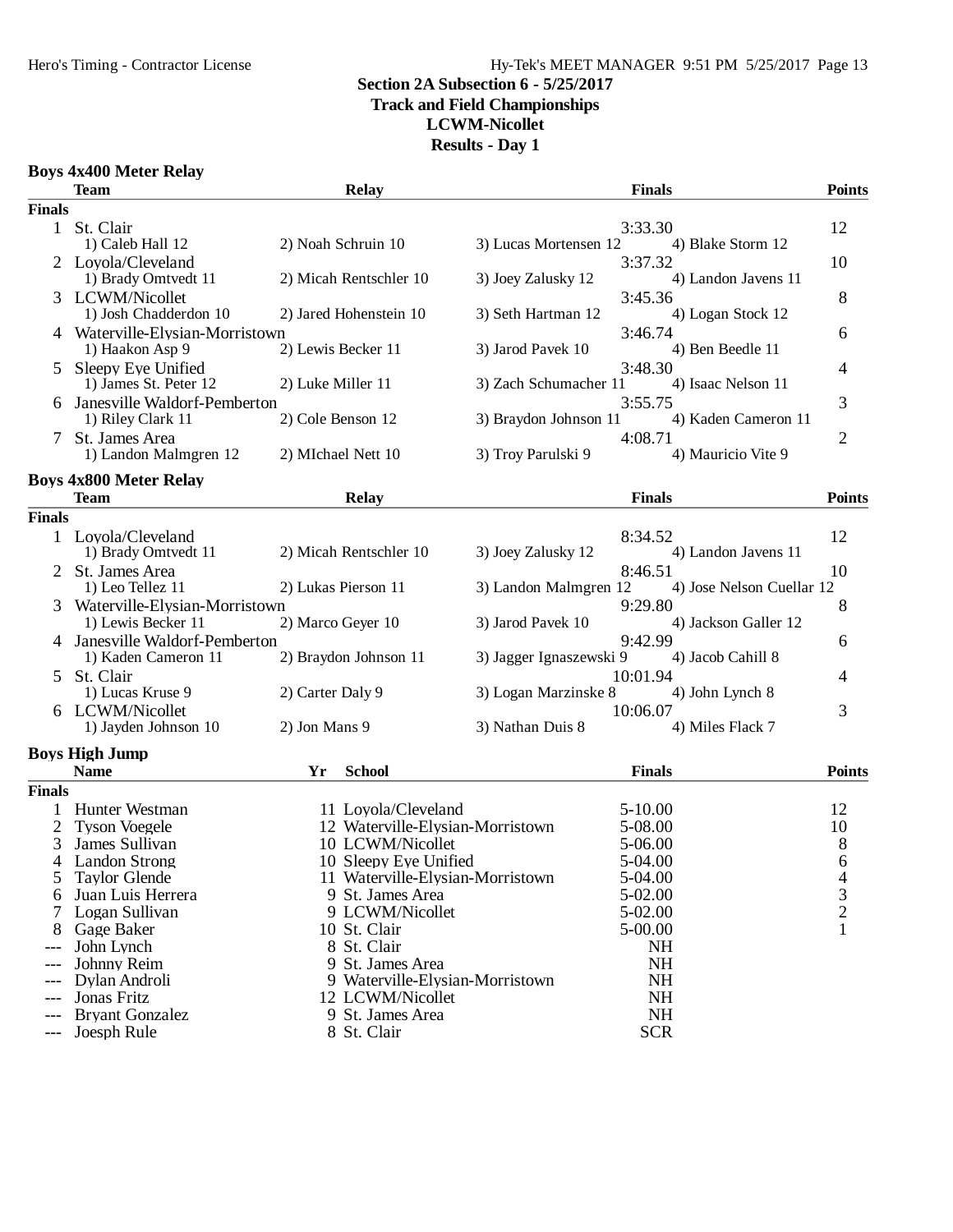# **Track and Field Championships**

**LCWM-Nicollet**

|  |  | <b>Boys Pole Vault</b> |
|--|--|------------------------|
|--|--|------------------------|

|                | <b>Name</b>             | Yr | <b>School</b>                    | <b>Finals</b> |                                | <b>Points</b>            |
|----------------|-------------------------|----|----------------------------------|---------------|--------------------------------|--------------------------|
| <b>Finals</b>  |                         |    |                                  |               |                                |                          |
| 1              | <b>Logan Stock</b>      |    | 12 LCWM/Nicollet                 | 14-00.00      |                                | 12                       |
| $\mathfrak{2}$ | <b>Brady Isebrand</b>   |    | 12 LCWM/Nicollet                 | 11-00.00      |                                | 10                       |
| 3              | Payton Remiger          |    | 11 Loyola/Cleveland              | 11-00.00      |                                | 8                        |
| 4              | Evan Case               |    | 11 St. Clair                     | 9-06.00       |                                | 6                        |
| 5              | Aidan Oldenburg         |    | 10 Janesville Waldorf-Pemberton  | 9-06.00       |                                | $\overline{\mathcal{L}}$ |
| 6              | <b>Chase Baker</b>      |    | 9 St. Clair                      | 9-06.00       |                                |                          |
| 7              | <b>Colin Barnes</b>     |    | 10 Janesville Waldorf-Pemberton  | $9 - 00.00$   |                                | $\frac{3}{2}$            |
| 8              | Cooper Thomez           |    | 9 Loyola/Cleveland               | $9 - 00.00$   |                                | $\mathbf{1}$             |
| 9              | Jayden Johnson          |    | 10 LCWM/Nicollet                 | 8-06.00       |                                |                          |
| 9              | Carter Daly             |    | 9 St. Clair                      | 8-06.00       |                                |                          |
| 9              | Isaiah Rodriguez        |    | 10 St. James Area                | 8-06.00       |                                |                          |
| 12             | Seth Lafrance           |    | 9 Waterville-Elysian-Morristown  | 8-00.00       |                                |                          |
| 12             | <b>Jarod Pavek</b>      |    | 10 Waterville-Elysian-Morristown | 8-00.00       |                                |                          |
| 12             | William Tauer           |    | 10 Loyola/Cleveland              | 8-00.00       |                                |                          |
| $---$          | Jacob Cahill            |    | 8 Janesville Waldorf-Pemberton   | <b>NH</b>     |                                |                          |
| $---$          | Jaden Taylor            |    | 9 Waterville-Elysian-Morristown  | <b>NH</b>     |                                |                          |
| $---$          | <b>Seth Pierson</b>     |    | 9 St. James Area                 | <b>NH</b>     |                                |                          |
|                | Lukas Pierson           |    | 11 St. James Area                | <b>SCR</b>    |                                |                          |
|                |                         |    |                                  |               |                                |                          |
|                | <b>Boys Long Jump</b>   |    |                                  |               |                                |                          |
|                | <b>Name</b>             | Yr | <b>School</b>                    | <b>Finals</b> |                                | <b>Points</b>            |
| <b>Finals</b>  |                         |    |                                  |               |                                |                          |
| 1              | <b>Taylor Glende</b>    |    | 11 Waterville-Elysian-Morristown | 20-00.00      | 2                              | 12                       |
| $\overline{2}$ | Hunter Westman          |    | 11 Loyola/Cleveland              | 19-08.50      | $\overline{c}$                 | 10                       |
| 3              | David Ohene-Frimpong    |    | 12 Loyola/Cleveland              | 18-08.00      | $\frac{2}{2}$<br>$\frac{2}{2}$ | 8                        |
| 4              | Christopher Byrne       |    | 11 Waterville-Elysian-Morristown | 18-06.00      |                                | 6                        |
| 5              | Jared Hohenstein        |    | 10 LCWM/Nicollet                 | 18-02.00      |                                | $\overline{\mathcal{L}}$ |
| 6              | Josh Chadderdon         |    | 10 LCWM/Nicollet                 | 17-06.50      |                                | $\mathfrak{Z}$           |
| 7              | <b>Isaac Nelson</b>     |    | 11 Sleepy Eye Unified            | 17-03.00      | $\mathbf{1}$                   | $\overline{c}$           |
| 8              | Cole Kokoschke          |    | 9 Waterville-Elysian-Morristown  | 16-10.00      | 1                              | $\mathbf{1}$             |
| 9              | Lucas Kruse             |    | 9 St. Clair                      | 16-06.50      | $\frac{2}{2}$                  |                          |
| 10             | Isaiah Rodriguez        |    | 10 St. James Area                | 16-01.00      |                                |                          |
| 11             | <b>Jack Morsching</b>   |    | 8 Janesville Waldorf-Pemberton   | 15-07.00      | $\mathbf{1}$                   |                          |
| 12             | Ricardo Vite            |    | 11 St. James Area                | 15-05.00      | $\mathbf{1}$                   |                          |
| 13             | Zach Schumacher         |    | 11 Sleepy Eye Unified            | 15-00.00      | 1                              |                          |
| 14             | Tyler Ahl               |    | 7 St. Clair                      | 14-08.00      |                                |                          |
| 15             | Sam Germscheid          |    | 9 LCWM/Nicollet                  | 14-02.50      | 2                              |                          |
| 16             | Jackson Miest           |    | 9 St. James Area                 | 13-07.00      | $\mathbf{1}$                   |                          |
| 17             | Joshua Hagen            |    | 8 Sleepy Eye Unified             | 10-05.00      | 1                              |                          |
|                | Sam Orcutt              |    | 8 Loyola/Cleveland               | <b>SCR</b>    |                                |                          |
|                | <b>Boys Triple Jump</b> |    |                                  |               |                                |                          |
|                | <b>Name</b>             | Yr | <b>School</b>                    | <b>Finals</b> |                                | <b>Points</b>            |
| <b>Finals</b>  |                         |    |                                  |               |                                |                          |
| 1              | <b>Brady Isebrand</b>   |    | 12 LCWM/Nicollet                 | 41-08.50      | 2                              | 12                       |
| 2              | Hunter Westman          |    | 11 Loyola/Cleveland              | 40-10.00      |                                | 10                       |
| 3              | Isaac Nelson            |    | 11 Sleepy Eye Unified            | 37-02.00      | $\frac{2}{2}$                  | 8                        |
|                |                         |    |                                  |               |                                |                          |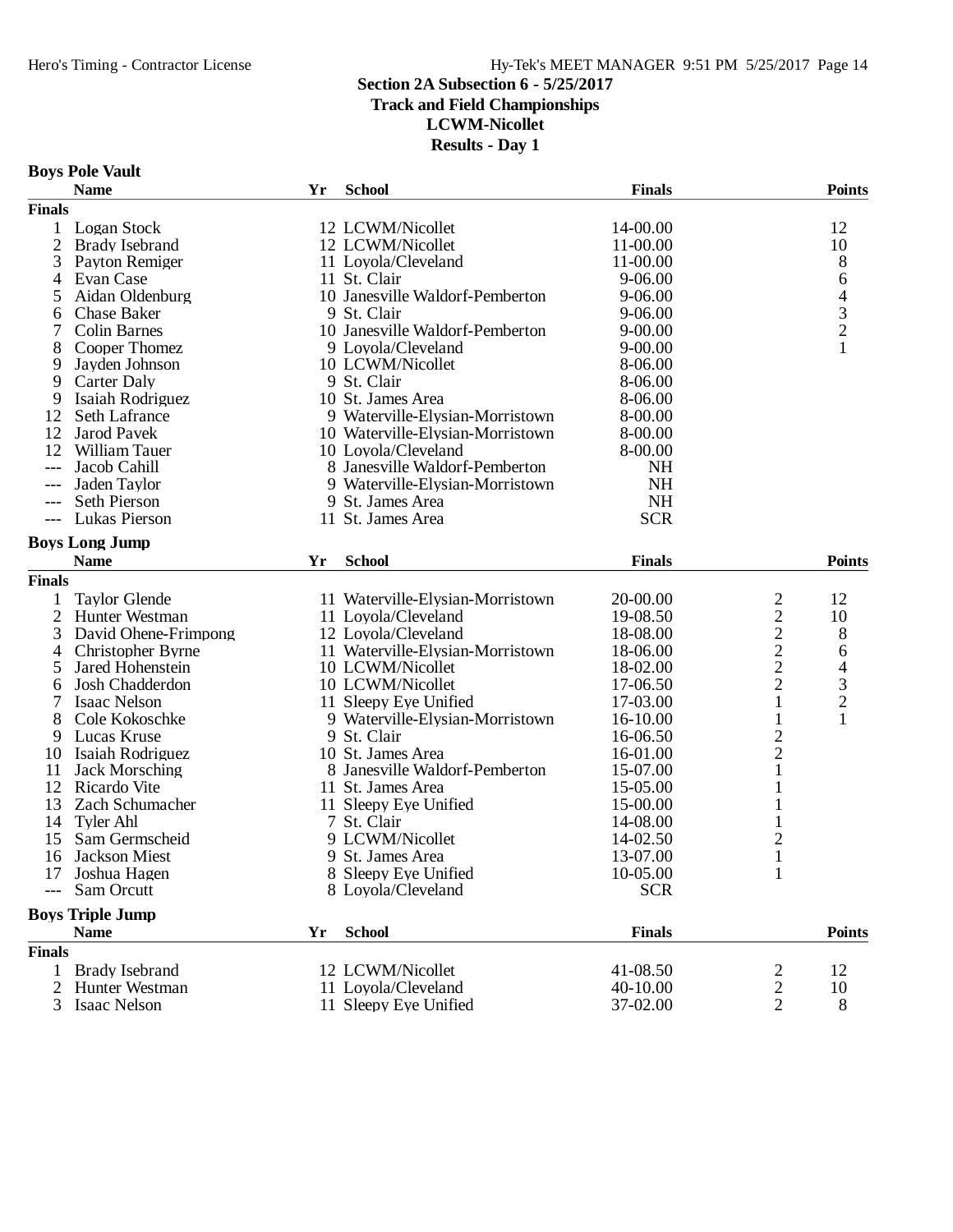**Track and Field Championships**

**LCWM-Nicollet**

|                | Finals  (Boys Triple Jump)          |    |                                  |               |                         |                                            |
|----------------|-------------------------------------|----|----------------------------------|---------------|-------------------------|--------------------------------------------|
|                | <b>Name</b>                         | Yr | <b>School</b>                    | <b>Finals</b> |                         | <b>Points</b>                              |
| 4              | Gage Baker                          |    | 10 St. Clair                     | 36-04.00      | $\overline{c}$          | 6                                          |
| 5              | Lucas Kruse                         |    | 9 St. Clair                      | 36-02.50      | $\overline{c}$          | $\overline{4}$                             |
| 6              | <b>Austin Roemhildt</b>             |    | 11 Waterville-Elysian-Morristown | 35-09.00      | $\,1$                   |                                            |
| $\tau$         | Jerrett Peterson                    |    | Fr Loyola/Cleveland              | 35-03.50      | $\overline{\mathbf{c}}$ | $\frac{3}{2}$                              |
| 8              | Cole Kokoschke                      |    | 9 Waterville-Elysian-Morristown  | 34-11.50      |                         | $\mathbf{1}$                               |
| 9              | James Sullivan                      |    | 10 LCWM/Nicollet                 | 33-08.00      | $\frac{2}{1}$           |                                            |
| 10             | <b>Matthew VanHoudt</b>             |    | 9 Waterville-Elysian-Morristown  | 33-06.50      | $\overline{c}$          |                                            |
| 11             | Logan Bock                          |    | 10 LCWM/Nicollet                 | 33-00.50      | $\mathbf{1}$            |                                            |
| 12             | <b>Jack Morsching</b>               |    | 8 Janesville Waldorf-Pemberton   | 32-10.50      | $\mathbf{1}$            |                                            |
| 13             | Rene Esqueda                        |    | 11 St. James Area                | $31 - 10.00$  | $\mathbf{1}$            |                                            |
| 14             | Logan Marzinske                     |    | 8 St. Clair                      | 31-09.50      | 1                       |                                            |
| 15             | Ricardo Vite                        |    | 11 St. James Area                | 30-09.50      | 1                       |                                            |
| $---$          | Sam Orcutt                          |    | 8 Loyola/Cleveland               | <b>SCR</b>    |                         |                                            |
|                | <b>Boys Shot Put</b>                |    |                                  |               |                         |                                            |
|                | <b>Name</b>                         | Yr | <b>School</b>                    | <b>Finals</b> |                         | <b>Points</b>                              |
| <b>Finals</b>  |                                     |    |                                  |               |                         |                                            |
| $\mathbf{1}$   | Mitchell Weber                      |    | 11 St. Clair                     | 56-08.00      | $\overline{\mathbf{c}}$ | 12                                         |
| $\overline{2}$ | <b>Brian Belcourt</b>               |    | 12 St. Clair                     | 41-11.50      | $\overline{\mathbf{c}}$ | 10                                         |
| 3              | Andrew Larson                       |    | 11 Janesville Waldorf-Pemberton  | 39-03.25      |                         | 8                                          |
| 4              | Levi Wolter                         |    | 10 Waterville-Elysian-Morristown | 39-02.75      |                         |                                            |
|                |                                     |    | 11 LCWM/Nicollet                 |               | 22222222                | 6                                          |
| 5              | Evan Bergemann                      |    |                                  | 38-07.75      |                         | $\begin{array}{c} 4 \\ 3 \\ 2 \end{array}$ |
| 6              | Dawson Davito                       |    | 9 Loyola/Cleveland               | 38-06.00      |                         |                                            |
| 7              | <b>Tucker Grant</b>                 |    | 11 LCWM/Nicollet                 | 37-11.00      |                         |                                            |
| 8              | Jared Kronback                      |    | 12 St. Clair                     | 37-03.25      |                         | $\mathbf{1}$                               |
| 9              | Cole Benson                         |    | 12 Janesville Waldorf-Pemberton  | 36-05.25      |                         |                                            |
| 10             | <b>Matt Thofson</b>                 |    | 9 LCWM/Nicollet                  | 35-09.25      | 1                       |                                            |
| 11             | William Rehm                        |    | 10 St. James Area                | 35-02.75      |                         |                                            |
| 12             | Peter Garcia-Maclean                |    | 12 Loyola/Cleveland              | 31-06.25      |                         |                                            |
| 13             | John Torgerson                      |    | 11 Loyola/Cleveland              | 30-07.75      |                         |                                            |
| 14             | David Gonzalez                      |    | 9 St. James Area                 | 29-09.50      |                         |                                            |
| 15             | Benjamin Schrom                     |    | 9 Janesville Waldorf-Pemberton   | 29-02.75      |                         |                                            |
| 16             | Isaac Johnson                       |    | 9 Sleepy Eye Unified             | 28-05.25      |                         |                                            |
| 17             | Haakon Asp                          |    | 9 Waterville-Elysian-Morristown  | 27-11.50      |                         |                                            |
| 18             | Jacob Karsten                       |    | 9 Waterville-Elysian-Morristown  | 27-09.50      | $\mathbf{1}$            |                                            |
| 19             | <b>Jason Elmore</b>                 |    | 9 Sleepy Eye Unified             | 27-04.00      | 1                       |                                            |
|                | <b>Boys Shot Put Wheelchair</b>     |    |                                  |               |                         |                                            |
|                | <b>Name</b>                         | Yr | <b>School</b>                    | <b>Finals</b> |                         | <b>Points</b>                              |
| <b>Finals</b>  |                                     |    |                                  |               |                         |                                            |
| 1.             | Aidan Gravelle                      |    | 7 LCWM/Nicollet                  | 13-10.25      |                         |                                            |
| 1              | <b>Blake Collier</b>                |    | 11 St. James Area                | 11-08.75      |                         |                                            |
|                | <b>Riley Steinbach</b>              |    | 7 St. Clair                      | <b>SCR</b>    |                         |                                            |
|                | <b>Boys Discus Throw Wheelchair</b> |    |                                  |               |                         |                                            |
|                | <b>Name</b>                         | Yr | <b>School</b>                    | <b>Finals</b> |                         | <b>Points</b>                              |
| <b>Finals</b>  |                                     |    |                                  |               |                         |                                            |
| $\mathbf{1}$   | Aidan Gravelle                      |    | 7 LCWM/Nicollet                  | 38-05         |                         |                                            |
| 1              | <b>Blake Collier</b>                |    | 11 St. James Area                | $20 - 05$     |                         |                                            |